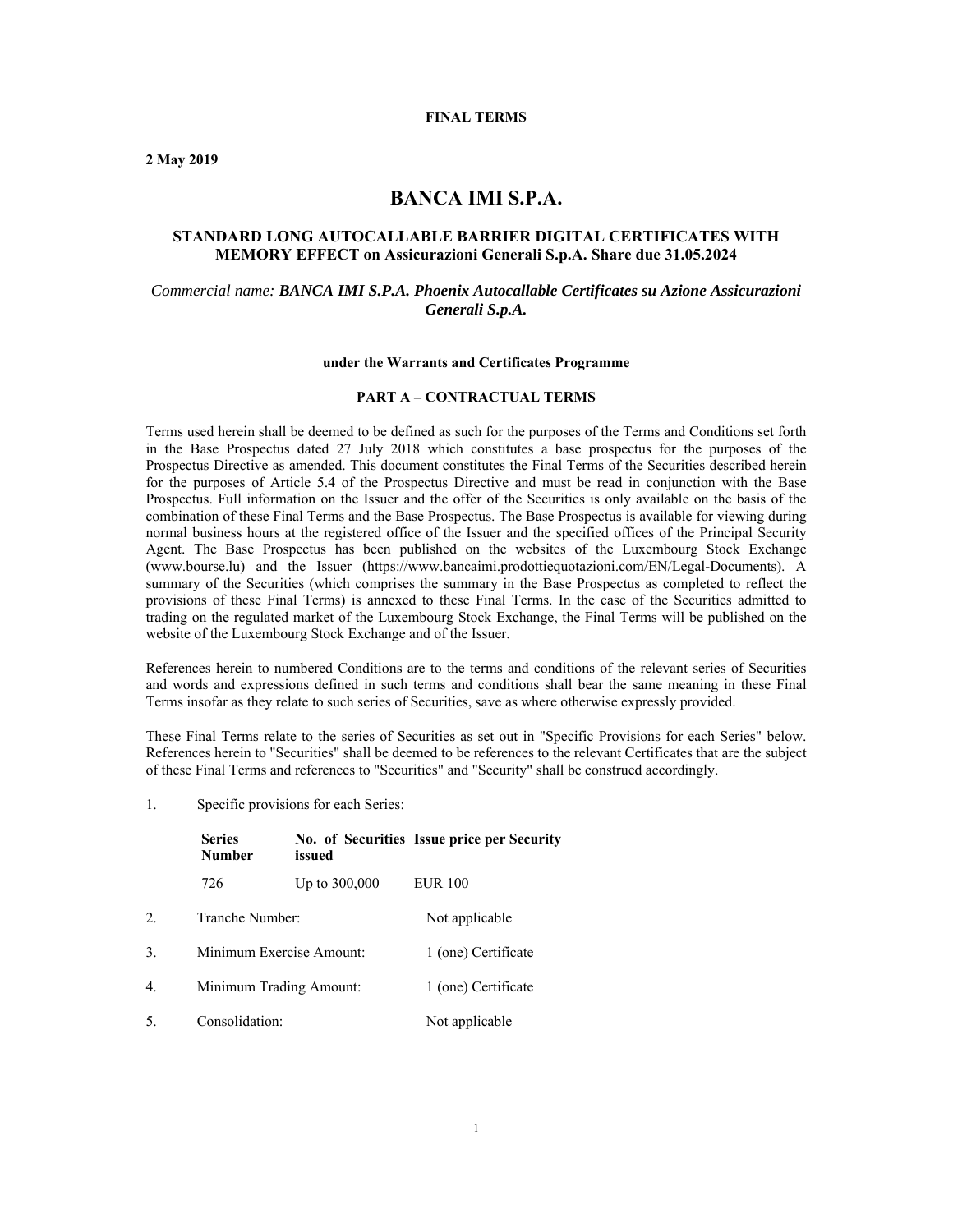| 6.  | Type of Securities and underlying<br>asset: | (a)             | The Securities are Certificates. The Certificates are<br>Share Securities.                                                                                                                                                                    |
|-----|---------------------------------------------|-----------------|-----------------------------------------------------------------------------------------------------------------------------------------------------------------------------------------------------------------------------------------------|
|     |                                             | (b)             | The item to which the Securities relate is the<br>Assicurazioni Generali S.p.A. share (ISIN Code:<br>IT0000062072; Bloomberg Code: G IM <equity>) (the<br/>"Underlying" or the "Share").</equity>                                             |
| 7.  | Typology:                                   |                 | <b>Standard Long Certificates</b>                                                                                                                                                                                                             |
| 8.  | Exercise Date:<br>(i)                       |                 | The Exercise Date of the Securities is 31 May 2024.                                                                                                                                                                                           |
|     | (ii) Renouncement Notice Cut-off<br>Time:   |                 | Equal to the Valuation Date.                                                                                                                                                                                                                  |
| 9.  | Settlement Date:                            |                 | The Settlement Date for the Securities is 31 May 2024.                                                                                                                                                                                        |
|     |                                             |                 | If, on the Valuation Date a Market Disruption Event occurs, the<br>Settlement Date will be postponed accordingly. Such Settlement<br>Date shall not, in any case, be postponed beyond the tenth<br>Business Day following the Valuation Date. |
| 10. | Delivery Date:                              |                 | The Delivery Date for the Securities is the Issue Date.                                                                                                                                                                                       |
| 11. | <b>Issue Date:</b>                          |                 | The Issue Date is 31 May 2019, or, in case of postponement,<br>such other date specified in a notice published on the website of<br>the Issuer and the Manager.                                                                               |
|     |                                             |                 | The Issue Date shall not, in any case, be postponed beyond the<br>fifth Business Day following 31 May 2019.                                                                                                                                   |
| 12. | Issue Currency:                             |                 | The Issue Currency is Euro ("EUR").                                                                                                                                                                                                           |
| 13. | Discount Price                              | Not applicable. |                                                                                                                                                                                                                                               |
| 14. | Purchase Price:                             | Not applicable. |                                                                                                                                                                                                                                               |
| 15. | Business Day Centre(s):                     |                 | The applicable Business Day Centre for the purposes of the<br>definition of "Business Day" in Condition 3 is Milan.                                                                                                                           |
| 16. | <b>Business Day:</b>                        |                 | Following Unadjusted Business Day Convention                                                                                                                                                                                                  |
| 17. | Exchange Business Day:                      |                 | Following Unadjusted Business Day Convention                                                                                                                                                                                                  |
| 18. | Settlement Business Day:                    | Not applicable. |                                                                                                                                                                                                                                               |
| 19. | Settlement:                                 | Securities).    | Settlement will be by way of cash payment (Cash Settled                                                                                                                                                                                       |
| 20. | <b>Exchange Rate:</b>                       | Not applicable. |                                                                                                                                                                                                                                               |
| 21. | Settlement Currency:                        |                 | The Settlement Currency for the payment of the Cash Settlement<br>Amount and any other remuneration amount payable under the<br>Securities is EUR.                                                                                            |
| 22. | Name and address of Calculation<br>Agent:   |                 | The Calculation Agent is Banca IMI S.p.A., with registered<br>office at Largo Mattioli 3, 20121 Milan.                                                                                                                                        |
| 23. | Exchange(s):                                |                 | For the purposes of Condition 3 and Condition 15 the Exchange<br>2                                                                                                                                                                            |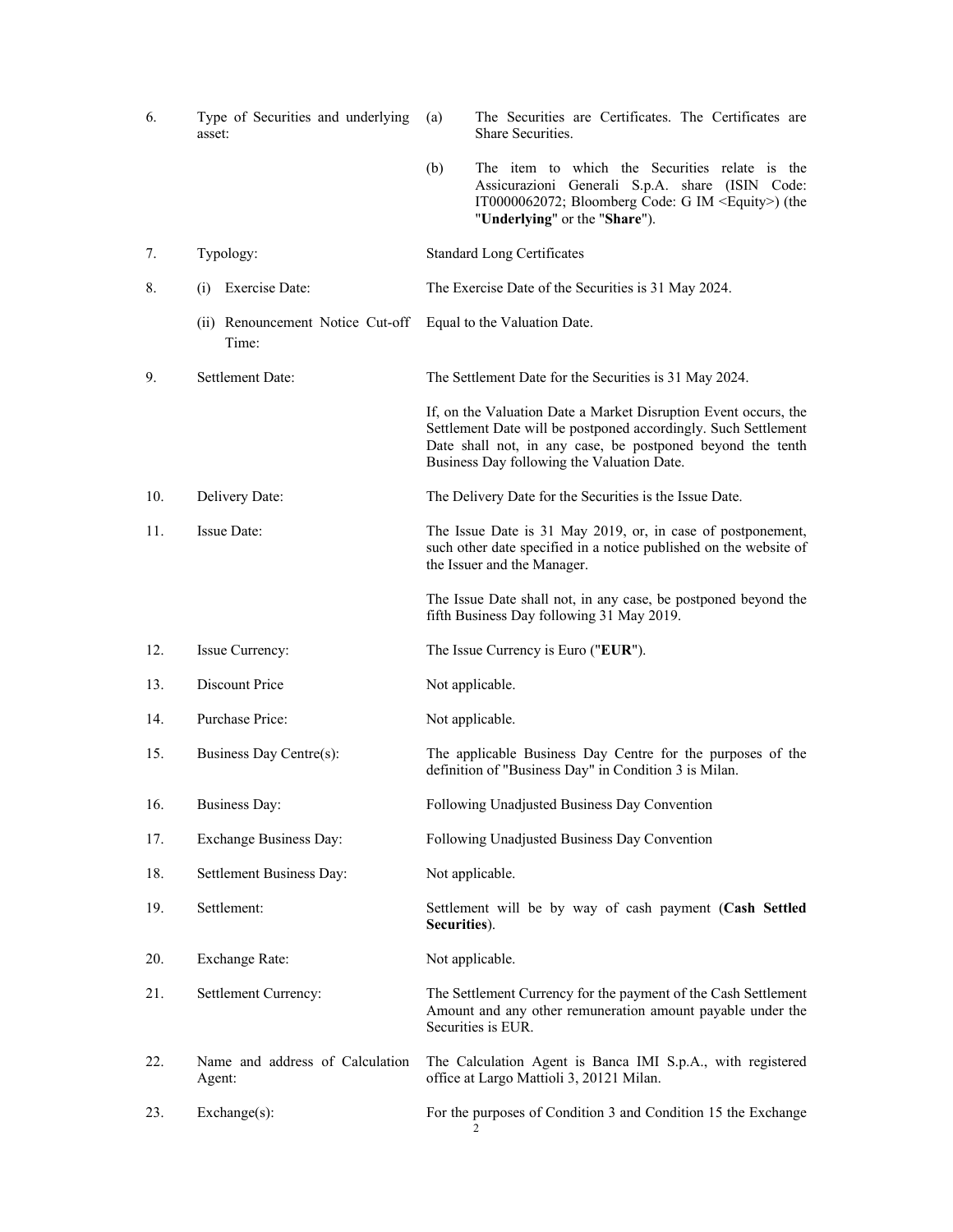is Borsa Italiana S.p.A. - MTA (*Mercato Telematico Azionario*).

| 24. | Reference Source:       | The Reference Source is Borsa Italiana S.p.A                                                                                                                                                                                                                                                                                                                       |
|-----|-------------------------|--------------------------------------------------------------------------------------------------------------------------------------------------------------------------------------------------------------------------------------------------------------------------------------------------------------------------------------------------------------------|
| 25. | Related Exchange(s):    | For the purposes of Condition 15, the Related Exchange is Borsa<br>Italiana S.p.A. - IDEM (Mercato degli Strumenti Derivati).                                                                                                                                                                                                                                      |
| 26. | Rollover Date:          | Not applicable                                                                                                                                                                                                                                                                                                                                                     |
| 27. | Open End Feature:       | Not applicable                                                                                                                                                                                                                                                                                                                                                     |
| 28. | Put Option:             | Not applicable                                                                                                                                                                                                                                                                                                                                                     |
| 29. | Call Option:            | Not applicable                                                                                                                                                                                                                                                                                                                                                     |
| 30. | Maximum Level:          | Not applicable                                                                                                                                                                                                                                                                                                                                                     |
| 31. | Minimum Level:          | Not applicable                                                                                                                                                                                                                                                                                                                                                     |
| 32. | Settlement Amount:      | On the Settlement Date each Certificate will entitle its holder to<br>receive, if an Early Redemption Event has not occurred, a Cash<br>Settlement Amount in the Settlement Currency calculated by the<br>Calculation Agent in accordance with the following formula and<br>rounding the resultant figure to nearest EUR cent, 0.005 EUR<br>being rounded upwards: |
|     |                         | A. If the Final Reference Value is higher than, or equal to,                                                                                                                                                                                                                                                                                                       |
|     |                         | the Barrier Level (i.e. the Barrier Event has not occurred):                                                                                                                                                                                                                                                                                                       |
|     |                         | (Initial Percentage x Initial Reference Value x Multiplier) $x$<br>Minimum Exercise Amount                                                                                                                                                                                                                                                                         |
|     |                         | B. If the Final Reference Value is lower than the Barrier<br>Level (i.e. the Barrier Event has occurred):                                                                                                                                                                                                                                                          |
|     |                         | (Final Reference Value x Multiplier) x Minimum Exercise<br>Amount                                                                                                                                                                                                                                                                                                  |
| 33. | Multiplier:             | The Multiplier to be applied is equal to the Issue Price divided<br>by the Initial Reference Value.                                                                                                                                                                                                                                                                |
| 34. | Relevant Asset(s):      | Not applicable                                                                                                                                                                                                                                                                                                                                                     |
| 35. | Entitlement:            | Not applicable                                                                                                                                                                                                                                                                                                                                                     |
| 36. | <b>AMF</b> Percentage:  | Not applicable                                                                                                                                                                                                                                                                                                                                                     |
|     | <b>VMF</b> Percentage:  | Not applicable                                                                                                                                                                                                                                                                                                                                                     |
| 37. | Strike Price:           | Not applicable                                                                                                                                                                                                                                                                                                                                                     |
| 38. | <b>Conversion Rate:</b> | Not applicable                                                                                                                                                                                                                                                                                                                                                     |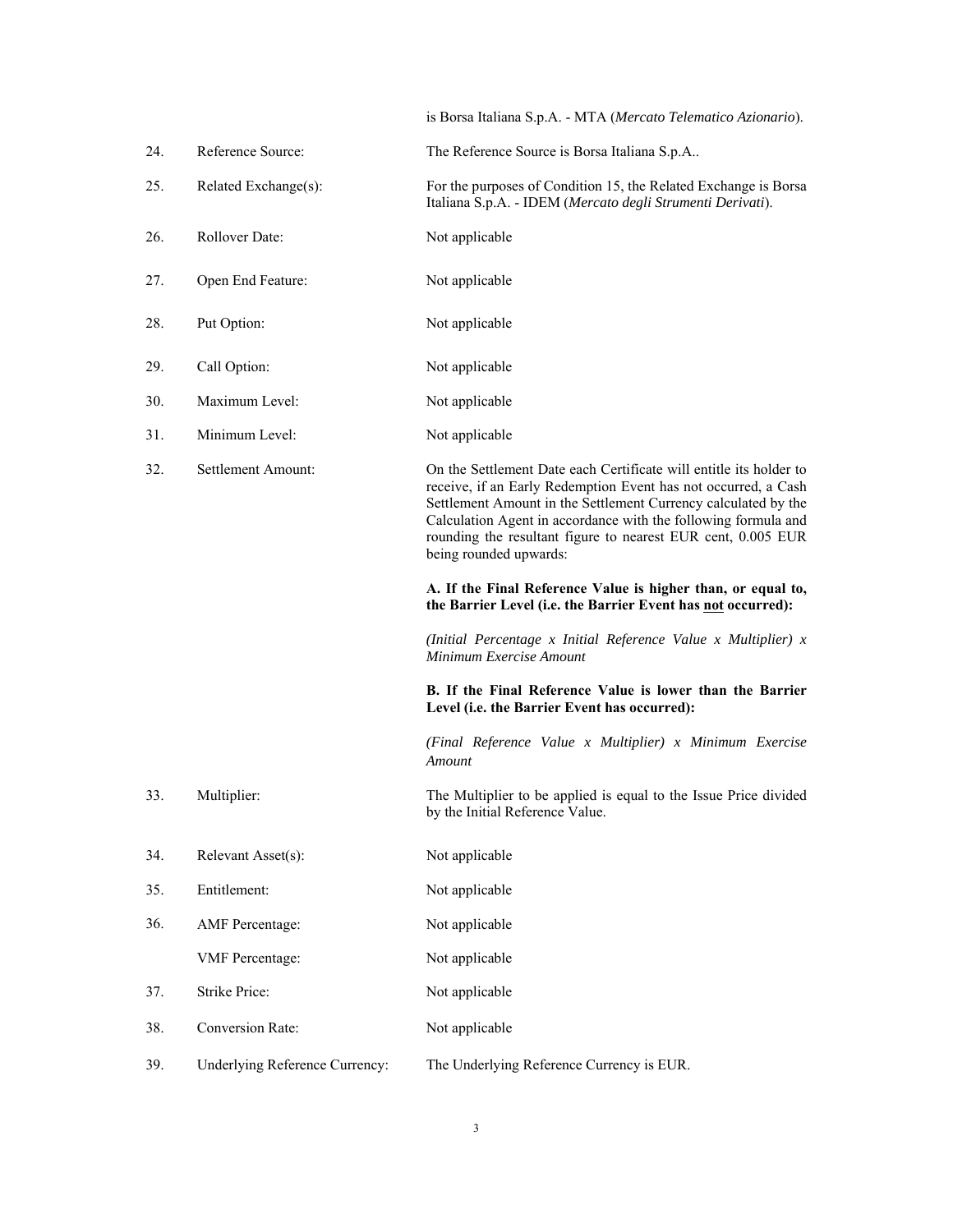| 40. | Quanto Option:                                      | Not applicable                                                                                                                                                                                                                                                                                                                                                                                                                                                  |
|-----|-----------------------------------------------------|-----------------------------------------------------------------------------------------------------------------------------------------------------------------------------------------------------------------------------------------------------------------------------------------------------------------------------------------------------------------------------------------------------------------------------------------------------------------|
| 41. | Determination Date(s):                              | 30 May 2019                                                                                                                                                                                                                                                                                                                                                                                                                                                     |
| 42. | Valuation Date(s):                                  | 29 May 2024                                                                                                                                                                                                                                                                                                                                                                                                                                                     |
| 43. | Intraday Value:                                     | Not applicable                                                                                                                                                                                                                                                                                                                                                                                                                                                  |
| 44. | Reference Value:                                    | For the purposes of the determination of the Barrier Event the<br>Reference Value will be the Final Reference Value.                                                                                                                                                                                                                                                                                                                                            |
|     |                                                     | For the purposes of the determination of the Digital Event, the<br>Memory Effect and the Early Redemption Event, the Reference<br>Value will be calculated, respectively, on the relevant Digital<br>Valuation Period, on the relevant Memory Valuation Period and<br>on the relevant Early Redemption Valuation Period and will be<br>equal to the reference price of the Underlying resulting from the<br>listing made by the Reference Source on such dates. |
| 45. | Initial Reference Value:                            | The Initial Reference Value will be calculated on the<br>Determination Date and will be equal to the reference price of<br>the Underlying resulting from the listing made by the Reference<br>Source on such date.                                                                                                                                                                                                                                              |
|     | Initial Reference Value<br>Determination Period(s): | Not applicable                                                                                                                                                                                                                                                                                                                                                                                                                                                  |
| 46. | Final Reference Value:                              | The Final Reference Value will be calculated on the Valuation<br>Date and will be equal to the reference price of the Underlying<br>resulting from the listing made by the Reference Source on such<br>date.                                                                                                                                                                                                                                                    |
|     | Final Reference Value<br>Determination Period(s):   | Not applicable                                                                                                                                                                                                                                                                                                                                                                                                                                                  |
| 47. | Best Of Feature:                                    | Not applicable                                                                                                                                                                                                                                                                                                                                                                                                                                                  |
| 48. | Worst Of Feature:                                   | Not applicable                                                                                                                                                                                                                                                                                                                                                                                                                                                  |
| 49. | Rainbow Feature:                                    | Not applicable                                                                                                                                                                                                                                                                                                                                                                                                                                                  |

# **PROVISIONS RELATING TO CERTIFICATES**

# Applicable

| 50. | Performance Cap:                  | Not applicable |
|-----|-----------------------------------|----------------|
|     | Performance Floor:                | Not applicable |
|     | Performance Participation Factor: | Not applicable |
| 51. | Initial Percentage:               | 100%           |
| 52. | Participation Factor:             | Not applicable |
| 53. | Down Participation Factor:        | Not applicable |
| 54. | Up Participation Factor:          | Not applicable |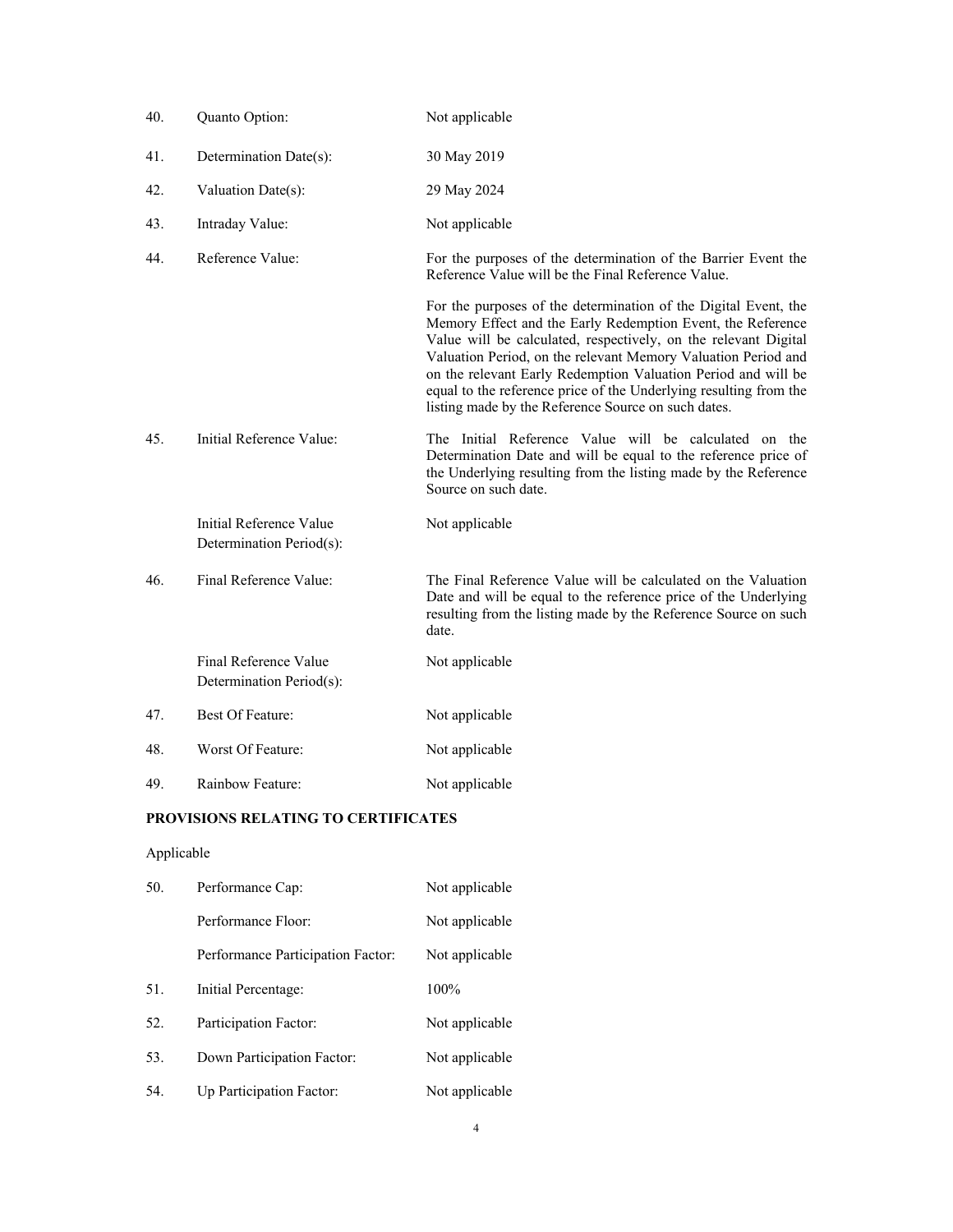| 55. | Initial Leverage:                                | Not applicable                                                                                                                                                                       |
|-----|--------------------------------------------------|--------------------------------------------------------------------------------------------------------------------------------------------------------------------------------------|
| 56. | <b>Barrier Event:</b>                            | Applicable.                                                                                                                                                                          |
|     |                                                  | The Barrier Event will occur when the Calculation Agent<br>determines that, on the Barrier Event Determination Period, the<br>Final Reference Value is lower than the Barrier Level. |
|     | <b>Barrier Event Determination</b><br>Period(s): | 29 May 2024                                                                                                                                                                          |
|     | <b>Barrier Level:</b>                            | The Barrier Level is equal to 70% of the Initial Reference<br>Value.                                                                                                                 |
|     | Lower Barrier Level:                             | Not applicable                                                                                                                                                                       |
|     | Upper Barrier Level:                             | Not applicable                                                                                                                                                                       |
|     | <b>Barrier Selection Period:</b>                 | Not applicable                                                                                                                                                                       |
|     | Strike Observation Period:                       | Not applicable                                                                                                                                                                       |
|     | Air Bag Factor:                                  | Not applicable                                                                                                                                                                       |
|     | Protection Level:                                | Not applicable                                                                                                                                                                       |
|     | Protection Percentage:                           | Not applicable                                                                                                                                                                       |
|     | Spread Protection:                               | Not applicable                                                                                                                                                                       |
|     | Protection Amount:                               | Not applicable                                                                                                                                                                       |
|     | Dropdown Protection Level:                       | Not applicable                                                                                                                                                                       |
|     | Dynamic Protection Level:                        | Not applicable                                                                                                                                                                       |
|     | Step Up Amount:                                  | Not applicable                                                                                                                                                                       |
|     | Sigma Amount:                                    | Not applicable                                                                                                                                                                       |
|     | Predetermined Loss Percentage:                   | Not applicable                                                                                                                                                                       |
|     | Short Protection:                                | Not applicable                                                                                                                                                                       |
| 57. | Barrier Gap Event:                               | Not applicable                                                                                                                                                                       |
| 58. | Cap Level:                                       | Not applicable                                                                                                                                                                       |
| 59. | <b>Consolidation Floor Event:</b>                | Not applicable                                                                                                                                                                       |
| 60. | Cap Barrier Amount:                              | Not applicable                                                                                                                                                                       |
| 61. | Cap Down Amount:                                 | Not applicable                                                                                                                                                                       |
| 62. | Strike Percentage:                               | Not applicable                                                                                                                                                                       |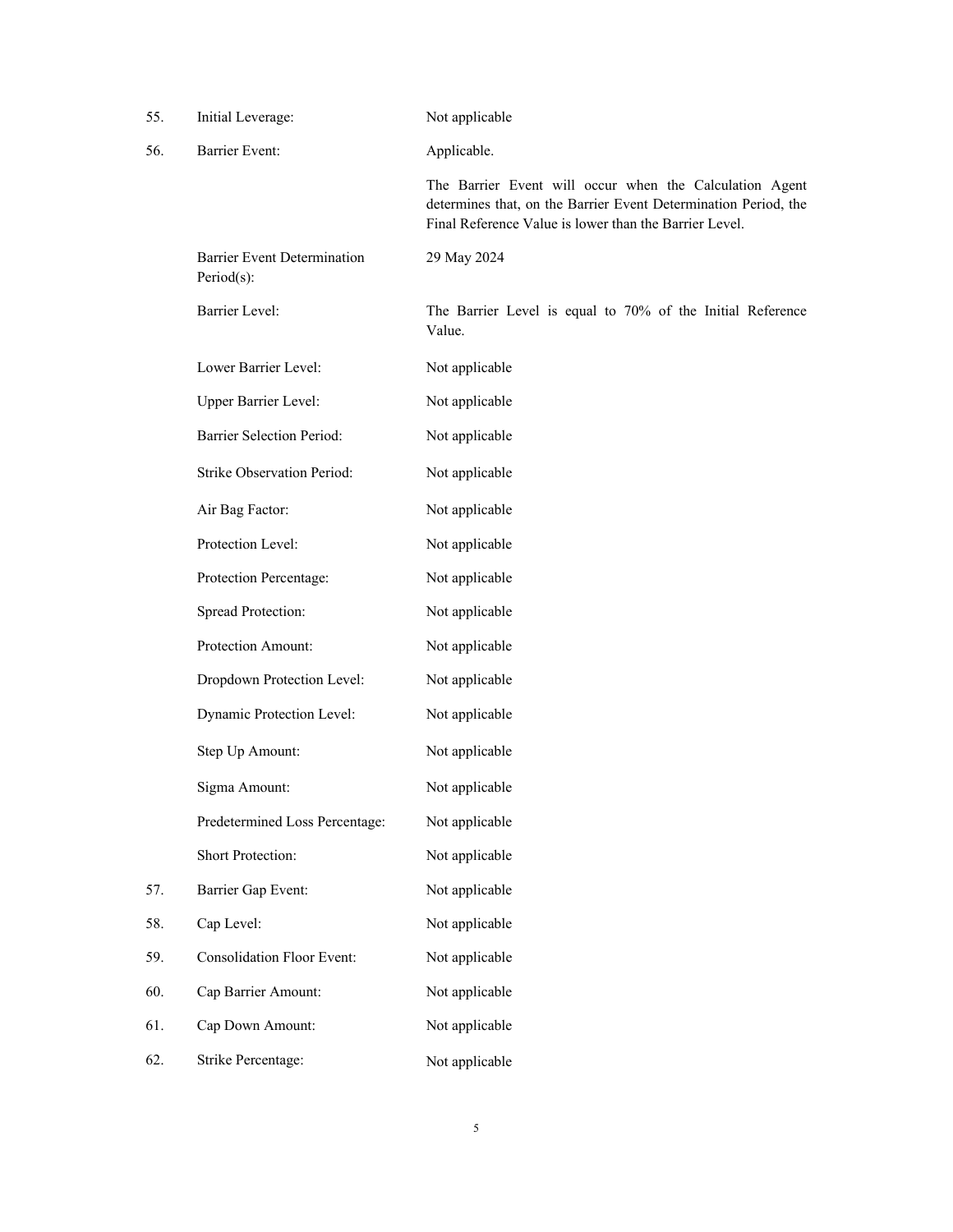| 63. | Switch Event:                          | Not applicable |
|-----|----------------------------------------|----------------|
| 64. | Spread:                                | Not applicable |
| 65. | Gearing Event:                         | Not applicable |
| 66. | Buffer Event:                          | Not applicable |
| 67. | Global Performance:                    | Not applicable |
| 68. | Failure to Deliver due to Illiquidity: | Not applicable |
| 69. | Digital Percentage:                    | Not applicable |
| 70. | Settlement Level:                      | Not applicable |

## **PROVISIONS RELATING TO REMUNERATION AMOUNTS AND EARLY REDEMPTION AMOUNTS**

| 71. | Knock-out Feature:           | Not applicable                                                                                                                                                                                                                                                                                                                   |
|-----|------------------------------|----------------------------------------------------------------------------------------------------------------------------------------------------------------------------------------------------------------------------------------------------------------------------------------------------------------------------------|
| 72. | Knock-in Feature:            | Not applicable                                                                                                                                                                                                                                                                                                                   |
| 73. | Digital Amount(s):           | Applicable. The Digital Amount is equal to EUR 4.85 in<br>relation to each Digital Valuation Period.                                                                                                                                                                                                                             |
|     |                              | The Digital Amount will be paid if the Digital Event occurs on<br>the relevant Digital Valuation Period.                                                                                                                                                                                                                         |
|     |                              | A Digital Event will occur when the Calculation Agent<br>determines that, in the relevant Digital Valuation Period, the<br>Reference Value is equal to or higher than the Digital Level. In<br>that case, the Securityholders are entitled to receive the payment<br>of the Digital Amount on the relevant Digital Payment Date. |
|     | Underlying(s):               | Not applicable                                                                                                                                                                                                                                                                                                                   |
|     | Digital Level(s):            | In relation to each Digital Valuation Period, the Digital Level is<br>equal to 70% of the Initial Reference Value.                                                                                                                                                                                                               |
|     | Digital Valuation Period(s): | 25 May 2020 (the "First Digital Valuation Period")                                                                                                                                                                                                                                                                               |
|     |                              | 25 May 2021 (the "Second Digital Valuation Period")                                                                                                                                                                                                                                                                              |
|     |                              | 25 May 2022 (the "Third Digital Valuation Period")                                                                                                                                                                                                                                                                               |
|     |                              | 25 May 2023 (the "Fourth Digital Valuation Period")                                                                                                                                                                                                                                                                              |
|     |                              | 29 May 2024 (the "Fifth Digital Valuation Period").                                                                                                                                                                                                                                                                              |
|     | Digital Payment Date(s):     | 29 May 2020 in relation to the First Digital Valuation Period                                                                                                                                                                                                                                                                    |
|     |                              | 31 May 2021 in relation to the Second Digital Valuation Period                                                                                                                                                                                                                                                                   |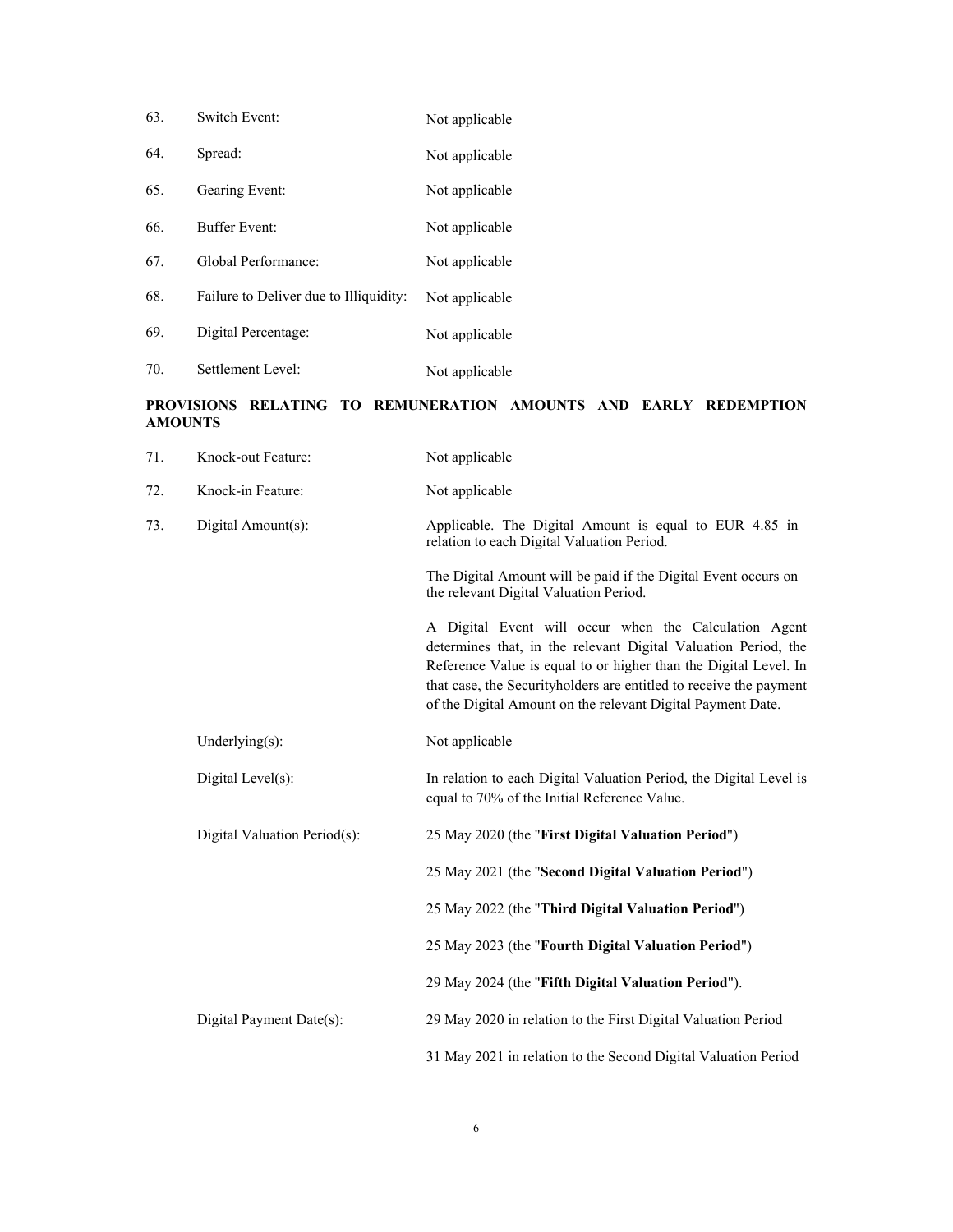|     |                                           | 31 May 2022 in relation to the Third Digital Valuation Period                                                                                                                                                                                                                                                                                                                                                                                                                      |
|-----|-------------------------------------------|------------------------------------------------------------------------------------------------------------------------------------------------------------------------------------------------------------------------------------------------------------------------------------------------------------------------------------------------------------------------------------------------------------------------------------------------------------------------------------|
|     |                                           | 31 May 2023 in relation to the Fourth Digital Valuation Period                                                                                                                                                                                                                                                                                                                                                                                                                     |
|     |                                           | 31 May 2024 in relation to the Fifth Digital Valuation Period.                                                                                                                                                                                                                                                                                                                                                                                                                     |
|     | Digital Combo Feature:                    | Not applicable                                                                                                                                                                                                                                                                                                                                                                                                                                                                     |
|     | Cliquet Feature:                          | Not applicable                                                                                                                                                                                                                                                                                                                                                                                                                                                                     |
|     | Cliquet Valuation Period:                 | Not applicable                                                                                                                                                                                                                                                                                                                                                                                                                                                                     |
|     | <b>Consolidation Effect:</b>              | Not applicable                                                                                                                                                                                                                                                                                                                                                                                                                                                                     |
|     | <b>Consolidation Level:</b>               | Not applicable                                                                                                                                                                                                                                                                                                                                                                                                                                                                     |
|     | Consolidation Valuation Period(s):        | Not applicable                                                                                                                                                                                                                                                                                                                                                                                                                                                                     |
|     | Extra Consolidation Digital<br>Feature:   | Not applicable                                                                                                                                                                                                                                                                                                                                                                                                                                                                     |
|     | Extra Consolidation Digital Level:        | Not applicable                                                                                                                                                                                                                                                                                                                                                                                                                                                                     |
|     | Extra Consolidation Digital<br>Period(s): | Not applicable                                                                                                                                                                                                                                                                                                                                                                                                                                                                     |
|     | Memory Effect:                            | Applicable. When the Calculation Agent determines that, on the<br>relevant Memory Valuation Period, the Reference Value is equal<br>to or higher than the Memory Level, the Securityholders are<br>entitled to receive the payment of the previously unpaid Digital<br>Amount(s) in the event that a Digital Event has not occurred<br>(except where such Digital Amounts were already paid due to<br>the occurrence of a Memory Effect in a previous Memory<br>Valuation Period). |
|     | Memory Level:                             | In relation to each Memory Valuation Period, the Memory Level<br>is equal to 70% of the Initial Reference Value.                                                                                                                                                                                                                                                                                                                                                                   |
|     | Memory Valuation Period(s):               | The Memory Valuation Periods are:                                                                                                                                                                                                                                                                                                                                                                                                                                                  |
|     |                                           | 25 May 2021 (the "First Memory Valuation Period")                                                                                                                                                                                                                                                                                                                                                                                                                                  |
|     |                                           | 25 May 2022 (the "Second Memory Valuation Period")                                                                                                                                                                                                                                                                                                                                                                                                                                 |
|     |                                           | 25 May 2023 (the "Third Memory Valuation Period")                                                                                                                                                                                                                                                                                                                                                                                                                                  |
|     |                                           | 29 May 2024 (the "Fourth Memory Valuation Period").                                                                                                                                                                                                                                                                                                                                                                                                                                |
|     | Path Dependency Effect:                   | Not applicable                                                                                                                                                                                                                                                                                                                                                                                                                                                                     |
|     | Path Dependency Amount:                   | Not applicable                                                                                                                                                                                                                                                                                                                                                                                                                                                                     |
| 74. | Restrike Feature:                         | Not applicable                                                                                                                                                                                                                                                                                                                                                                                                                                                                     |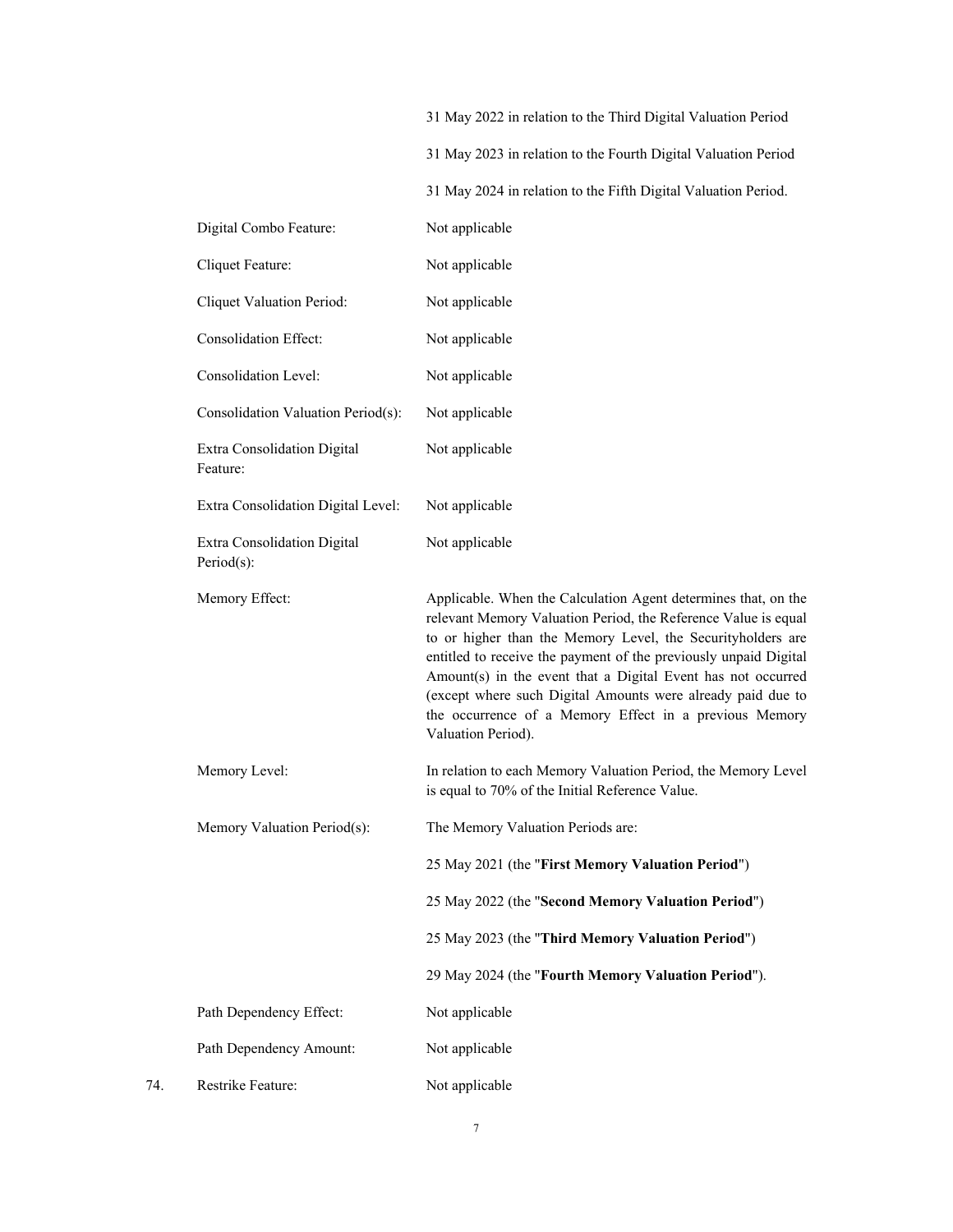| 75. | Plus Amount(s):                          | Not applicable                                                                                                                                                                                                                                                                                                                                                                                                                 |  |
|-----|------------------------------------------|--------------------------------------------------------------------------------------------------------------------------------------------------------------------------------------------------------------------------------------------------------------------------------------------------------------------------------------------------------------------------------------------------------------------------------|--|
| 76. | Accumulated Amount(s):                   | Not applicable                                                                                                                                                                                                                                                                                                                                                                                                                 |  |
| 77. | Early Redemption Amount(s):              | Applicable. The Early Redemption Amount is equal to EUR 100<br>in relation to each Early Redemption Valuation Period.                                                                                                                                                                                                                                                                                                          |  |
|     | Early Redemption Event:                  | An Early Redemption Event will occur when the Calculation<br>Agent determines that, in the relevant Early Redemption<br>Valuation Period, the Reference Value is equal to or higher than<br>the Early Redemption Level. In that case, the Securityholders<br>are entitled to receive the payment of the Early Redemption<br>Amount on the relevant Early Payment Date and the Certificates<br>are deemed to be early redeemed. |  |
|     | Underlying $(s)$ :                       | Not applicable                                                                                                                                                                                                                                                                                                                                                                                                                 |  |
|     | Early Redemption Level:                  | In relation to each Early Redemption Valuation Period, the<br>Early Redemption Level is equal to 100% of the Initial<br>Reference Value.                                                                                                                                                                                                                                                                                       |  |
|     | Early Redemption Valuation<br>Period(s): | 25 May 2020 (the "First Early Redemption Valuation<br>Period")                                                                                                                                                                                                                                                                                                                                                                 |  |
|     |                                          | 25 May 2021 (the "Second Early Redemption Valuation<br>Period")                                                                                                                                                                                                                                                                                                                                                                |  |
|     |                                          | 25 May 2022 (the "Third Early Redemption Valuation<br>Period")                                                                                                                                                                                                                                                                                                                                                                 |  |
|     |                                          | 25 May 2023 (the "Fourth Early Redemption Valuation<br>Period").                                                                                                                                                                                                                                                                                                                                                               |  |
|     | Early Payment Date(s):                   | 29 May 2020 in relation to the First Early Redemption<br>Valuation Period                                                                                                                                                                                                                                                                                                                                                      |  |
|     |                                          | 31 May 2021 in relation to the Second Early Redemption<br>Valuation Period                                                                                                                                                                                                                                                                                                                                                     |  |
|     |                                          | 31 May 2022 in relation to the Third Early Redemption<br>Valuation Period                                                                                                                                                                                                                                                                                                                                                      |  |
|     |                                          | 31 May 2023 in relation to the Fourth Early Redemption<br>Valuation Period.                                                                                                                                                                                                                                                                                                                                                    |  |
| 78. | Early Partial Capital Payment<br>Amount: | Not applicable                                                                                                                                                                                                                                                                                                                                                                                                                 |  |
| 79. | Coupon Event:                            | Not applicable                                                                                                                                                                                                                                                                                                                                                                                                                 |  |
| 80. | Internal Return Amount:                  | Not applicable                                                                                                                                                                                                                                                                                                                                                                                                                 |  |
| 81. | Participation Remuneration<br>Amount:    | Not applicable                                                                                                                                                                                                                                                                                                                                                                                                                 |  |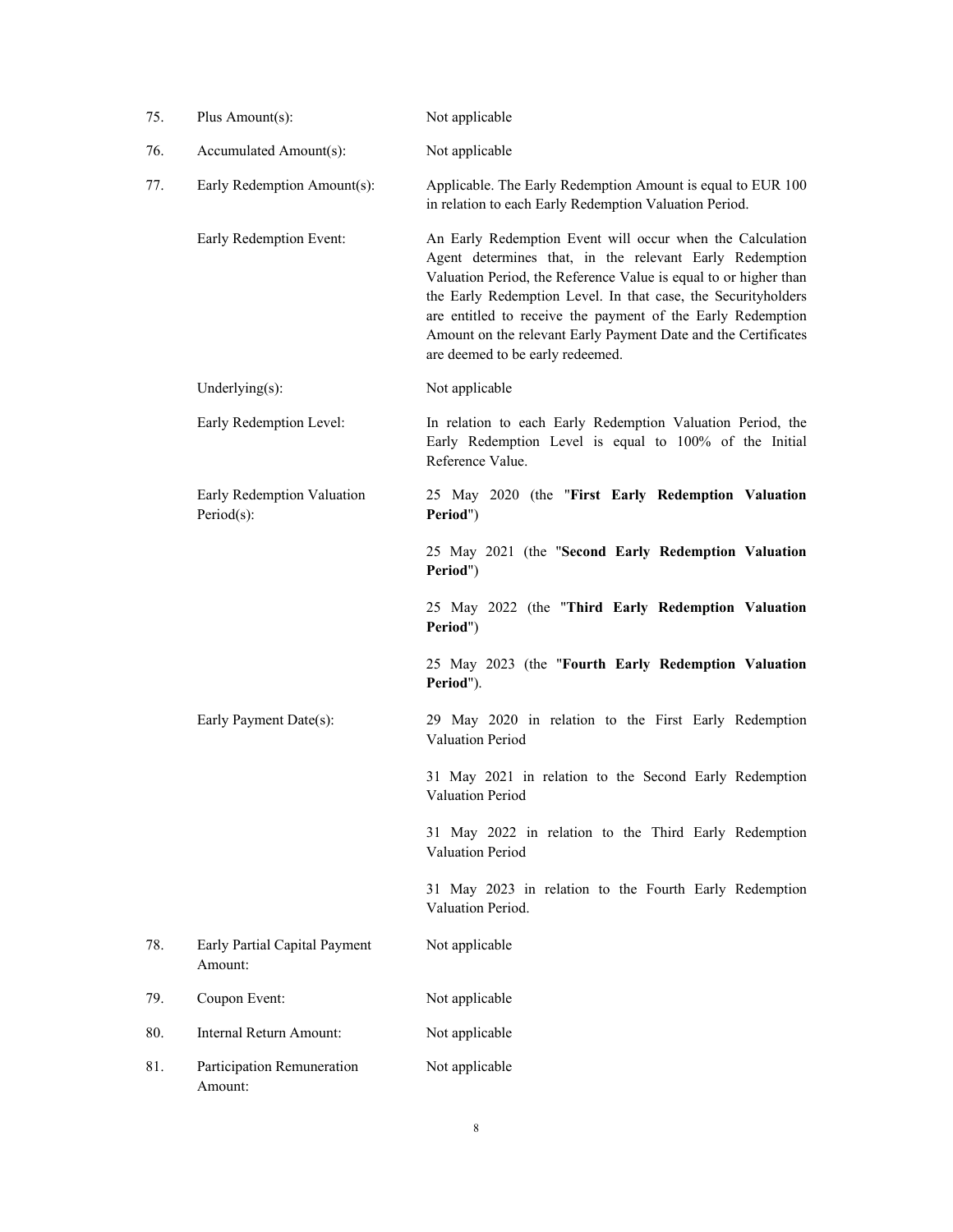| 82. | Participation Rebate Feature: | Not applicable |
|-----|-------------------------------|----------------|
| 83. | <b>Floating Amount:</b>       | Not applicable |
| 84. | Premium Gap Amount:           | Not applicable |

## **PROVISIONS RELATING TO WARRANTS**

Not applicable.

| 85.            | Type of Warrants:                                | Not applicable     |
|----------------|--------------------------------------------------|--------------------|
| 86.            | <b>Notional Amount:</b>                          | Not applicable     |
| 87.            | <b>Exercise Price:</b>                           | Not applicable     |
| 88.            | Premium:                                         | Not applicable     |
| 89.            | <b>Barrier Event:</b>                            | Not applicable     |
|                | <b>Barrier Event Determination</b><br>Period(s): | Not applicable     |
|                | Lower Barrier Level:                             | Not applicable     |
|                | Upper Barrier Level:                             | Not applicable     |
|                | Corridor Early Amount:                           | Not applicable     |
|                | Corridor Early Payment Date:                     | Not applicable     |
| 90.            | Strike Percentage:                               | Not applicable     |
| 91.            | <b>Exercise Period:</b>                          | Not applicable     |
| 92.            | Maximum Exercise Number:                         | Not applicable     |
| 93.            | <b>Settlement Determination Period:</b>          | Not applicable     |
| 94.            | <b>Settlement Determination Date:</b>            | Not applicable     |
| <b>GENERAL</b> |                                                  |                    |
| 95.            | Form of Securities:                              | Bearer Securities. |

Temporary Global Security exchangeable for a Permanent Global Security which is exchangeable for Definitive Securities only in the limited circumstances specified in the Permanent Global Security.

96. Prohibition of Sales to EEA Retail Investors: Not applicable

## **DISTRIBUTION**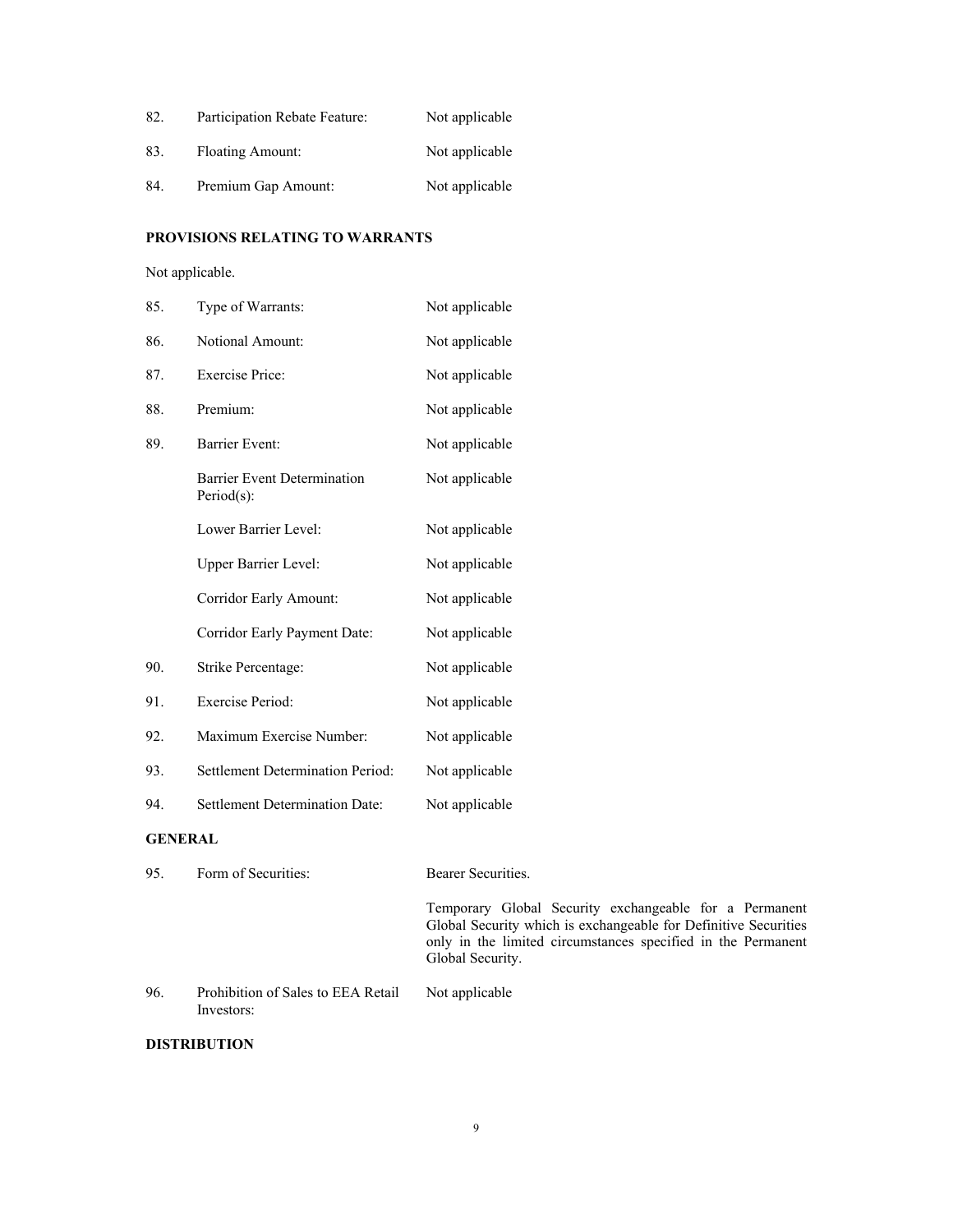97. Syndication: The Securities will be distributed on a non-syndicated basis. (i) If syndicated, names and addresses of Managers and underwriting commitments: Not applicable. (ii) Date of Subscription Not applicable. Agreement: (iii) Stabilising Manager (if Not applicable any): If non-syndicated, name and address of Manager (if not the Issuer): **Deutsche Bank S.p.A.**, with registered office at Piazza del Calendario 3 - 20126 Milan, Italy (the "**Manager**"). Total commission, concession and other costs: The Offer Price embeds: placement commissions payable by the Issuer to the Manager up to 4.00 per cent. of the Issue Price in respect of the aggregate Securities placed; - costs payable to the Issuer in relation to the maintenance of the condition of the Offer equal to 0.50 per cent. of the Issue Price; and - other structuring costs payable to the Issuer equal to 0.07 per cent. of the Issue Price. Notice of the definitive amount of the placement commissions will be published on the website of the Issuer within 5 (five) days following the Issue Date.

### **ADDITIONAL INFORMATION**

Example(s) of complex derivatives securities: Not applicable

Signed on behalf of the Issuer:

By: ..................................................

*Duly authorised*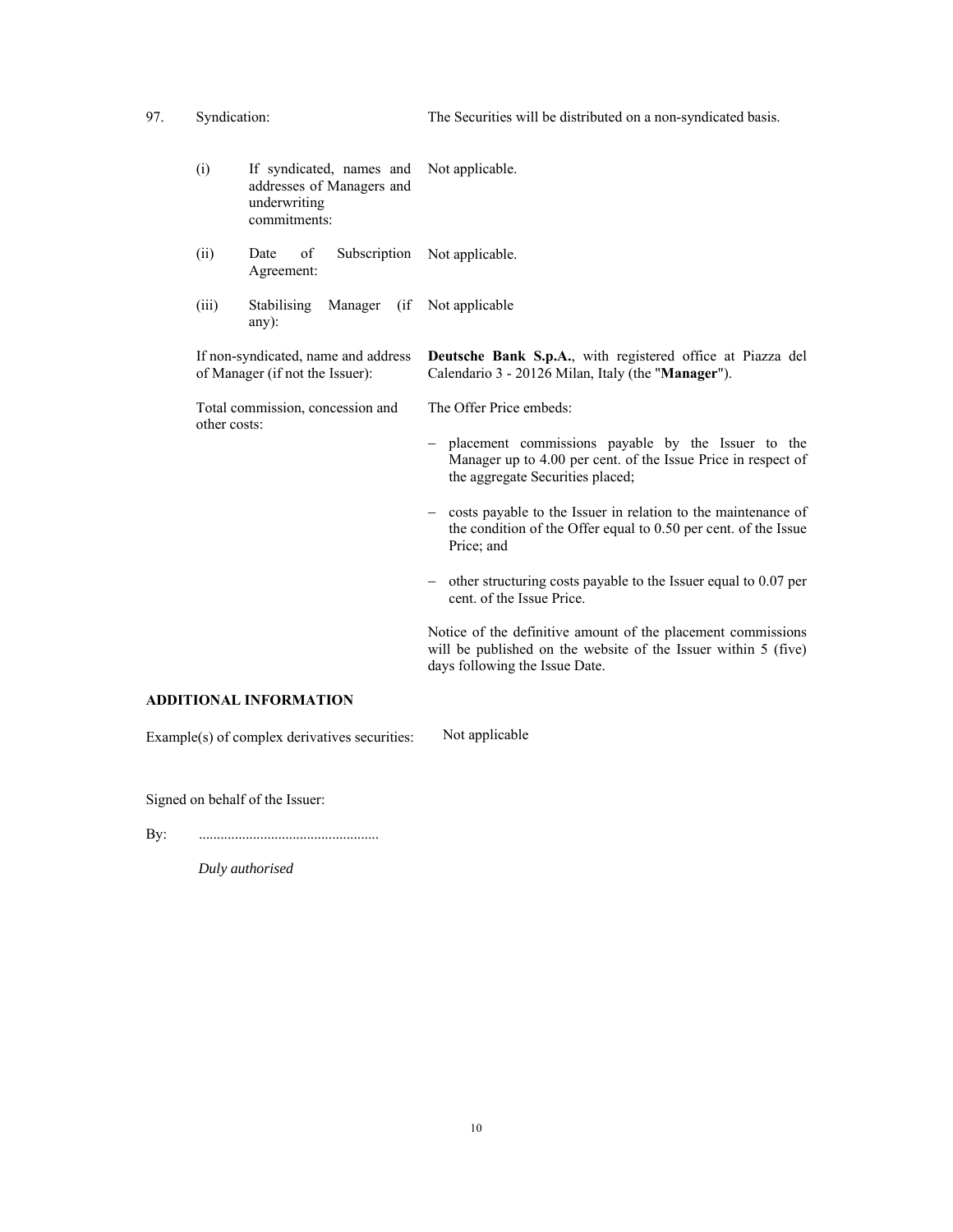#### **PART B – OTHER INFORMATION**

#### **1. LISTING AND ADMISSION TO TRADING**

 (i) Listing: Luxembourg (ii) Admission to trading: Application will be made for the Securities to be admitted to trading on the regulated market of the Luxembourg Stock Exchange with effect from the Issue Date or a date around the Issue Date. Application will also be made for the Securities to be admitted

to trading on the Italian multilateral trading facility EuroTLX, which is not a regulated market for the purposes of Directive 2014/65/EU as amended, with effect from the Issue Date or a date around the Issue Date.

## **2. NOTIFICATION**

The CSSF has provided the Commissione Nazionale per le Società e la Borsa (CONSOB) with a certificate of approval attesting that the Prospectus has been drawn up in accordance with the Prospectus Directive.

#### **3. INTERESTS OF NATURAL AND LEGAL PERSONS INVOLVED IN THE ISSUE**

The Issuer is expected to enter into hedging arrangements with market counterparties in connection with the issue of the Securities in order to hedge its exposure.

The Issuer will act as Calculation Agent under the Securities. See the risk factor "*Potential Conflicts of Interest*" of the Base Prospectus.

Banca IMI is a shareholder of EuroTLX SIM S.p.A. who manages the multilateral trading facility EuroTLX on which application for the trading of the Securities thereof will be made by the Issuer.

Save as discussed above and save for any fees payable to the Manager and costs payable to the Issuer referred to in item 97 of Part A above, so far as the Issuer is aware, no person involved in the issue of the Securities has an interest material to the Offer.

#### **4. REASONS FOR THE OFFER, ESTIMATED NET PROCEEDS AND TOTAL EXPENSES**

- (i) Reasons for the offer: See "Use of Proceeds" wording in Base Prospectus.
- (ii) Estimated net proceeds: The net proceeds (resulting from subtracting the commissions and the costs referred to in item 97 of Part A, from the aggregate Issue Price paid by the Securityholders) of the issue of the Securities will be equal to EUR 28,629,000 (assuming commissions referred to in item 97 of Part A above will be 4.00 per cent. of the Issue Price in respect of all Securities placed).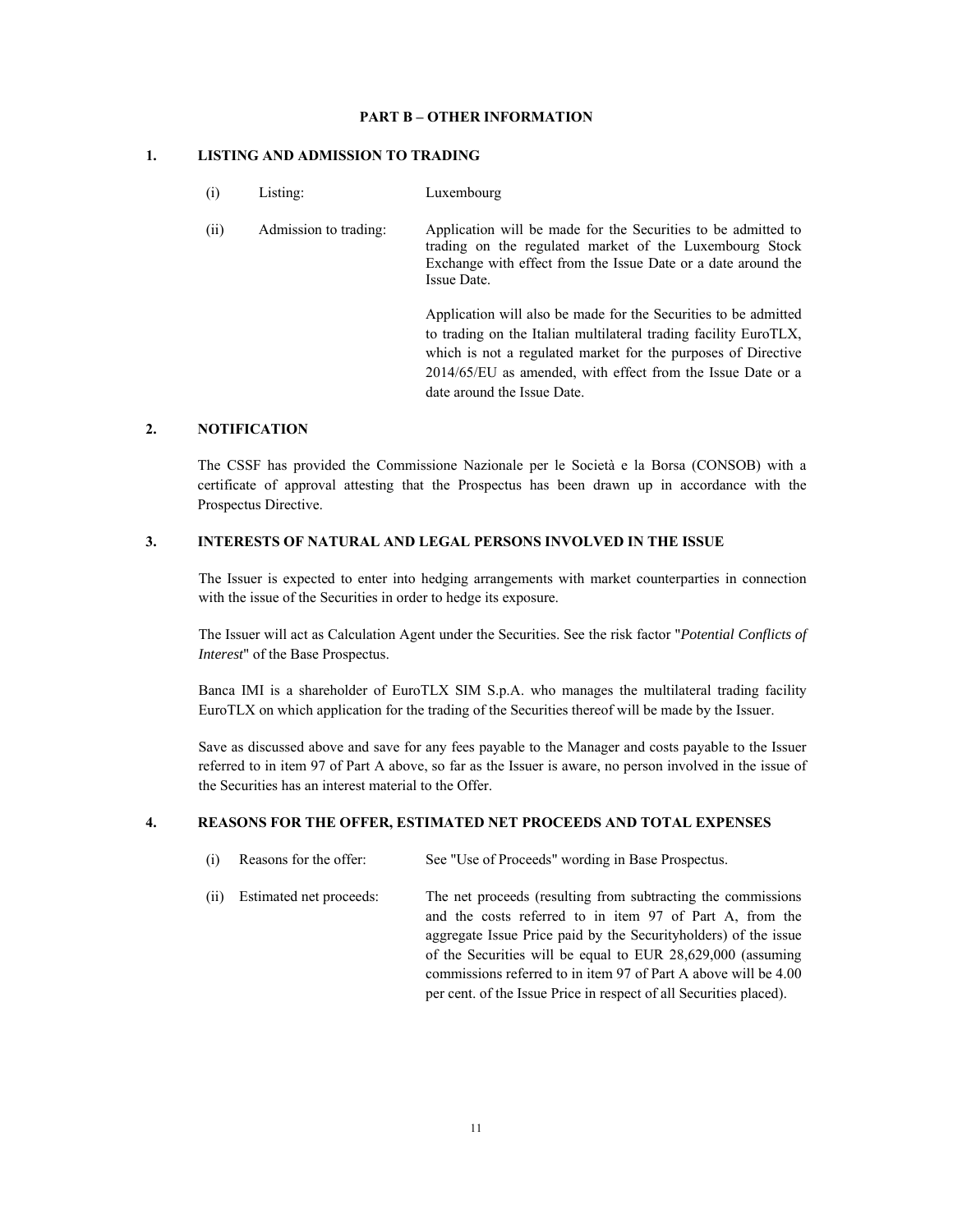(iii) Estimated total expenses: Not applicable.

# **5. TERMS AND CONDITIONS OF THE OFFER**

Applicable

| Public Offer Jurisdiction(s):                                                                                                                 | Republic of Italy                                                                                                                                                                                                                                                                                                                                                                                                                                                                |
|-----------------------------------------------------------------------------------------------------------------------------------------------|----------------------------------------------------------------------------------------------------------------------------------------------------------------------------------------------------------------------------------------------------------------------------------------------------------------------------------------------------------------------------------------------------------------------------------------------------------------------------------|
| Offer Price:                                                                                                                                  | Issue Price.                                                                                                                                                                                                                                                                                                                                                                                                                                                                     |
|                                                                                                                                               | Investors should take into consideration that the<br>Offer Price embeds placement commissions payable<br>by the Issuer to the Manager and costs payable to the<br>Issuer as described in Paragraph 97 of Part A above.                                                                                                                                                                                                                                                           |
|                                                                                                                                               | Investors should also take into consideration that<br>when the Securities are sold on the secondary market<br>after the Offer Period, the above mentioned<br>and costs<br>taken<br>commissions<br>not<br>are<br>into<br>consideration in determining the price at which such<br>Securities may be sold on the secondary market.                                                                                                                                                  |
| Conditions to which the offer is subject:                                                                                                     | Offer of the Securities is conditional on their issue<br>and on the release by the Italian multilateral trading<br>facility EuroTLX or by other trading venues, before<br>the Issue Date, of the relevant authorisation to the<br>admission to trading of the Securities.                                                                                                                                                                                                        |
| The Offer Period, including any possible<br>amendments, during which the offer will be<br>open and description of the application<br>process: | An offer (the "Offer") of the Securities may be made<br>by the Manager other than pursuant to Article $3(2)$ of<br>the Prospectus Directive in the Republic of Italy<br>during the period from 3 May 2019 to and including<br>29 May 2019 or, in respect of sales by means of<br>financial advisors authorised to make off-premises<br>offers (consulenti finanziari abilitati all'offerta fuori<br>sede) only, to and including 22 May 2019 (the<br>"Offer Period").            |
|                                                                                                                                               | The Securities are being offered to the public in Italy<br>pursuant to Articles 17 and 18 of the Prospectus<br>Directive and the implementing provisions in Italy.                                                                                                                                                                                                                                                                                                               |
|                                                                                                                                               | The Issuer reserves the right, in its sole discretion, to<br>close the Offer Period early, also in circumstances<br>where purchases of Securities are not yet equal to the<br>maximum amount offered of 300,000 Securities.<br>Notice of the early closure of the Offer Period will<br>be given by the Issuer by publication on the website<br>of the Issuer and the Manager. The early closure of<br>the Offer will become effective from the date<br>specified in such notice. |

The Issuer reserves the right, in its sole discretion, to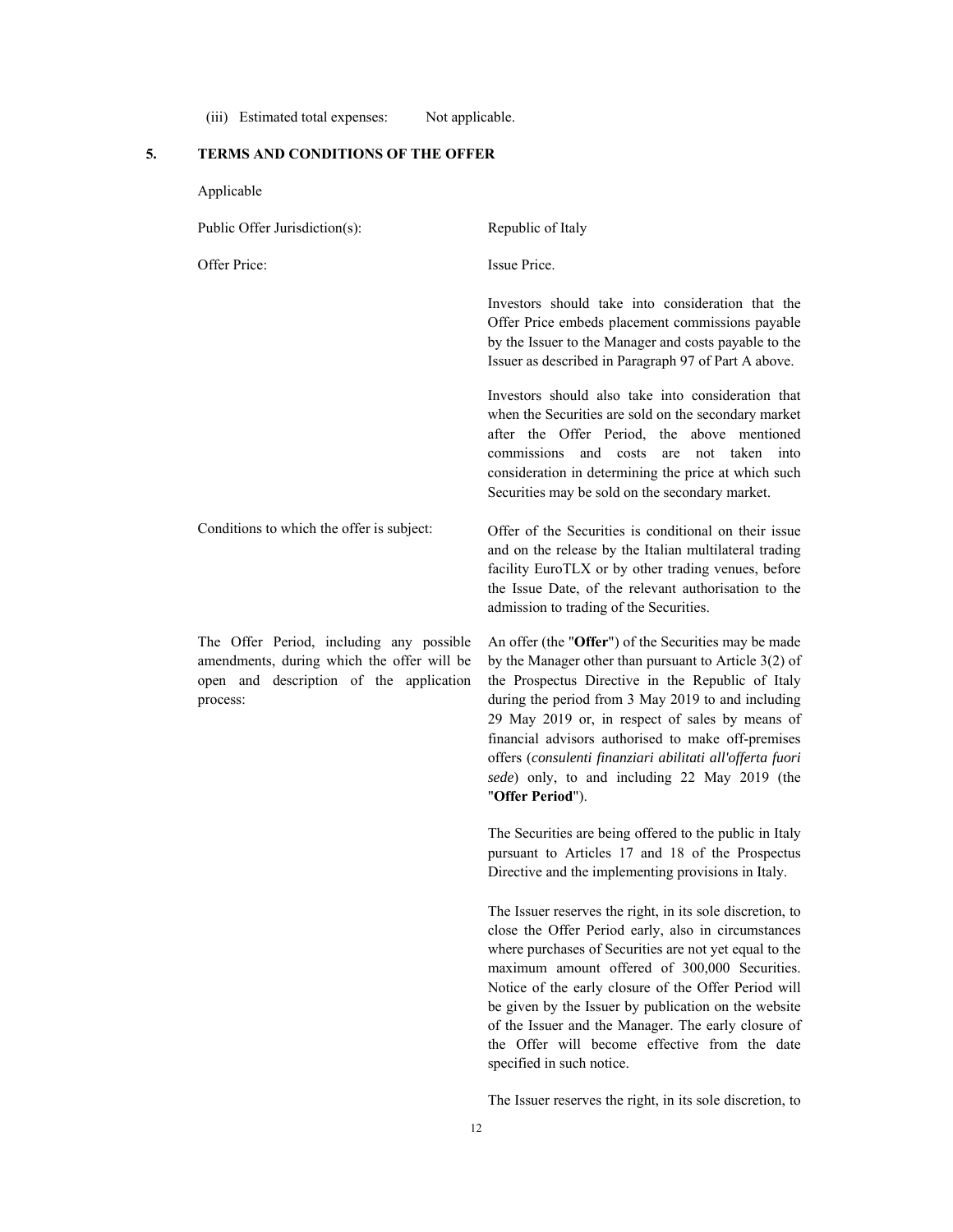revoke or withdraw the Offer and the issue of the Securities at any time prior to the Issue Date. Notice of revocation/withdrawal of the Offer will be given by publication of such notice on the website of the Issuer and the Manager. Revocation/withdrawal of the Offer will be effective upon publication. Upon revocation/withdrawal of the Offer, all subscription applications will become void and of no effect, without further notice.

The Issuer reserves the right to postpone the closure of the Offer Period, in order to extend the Offer Period. Notice of the postponement of the closure of the Offer Period will be given by the Issuer by publication on the website of the Issuer and the Manager.

During the Offer Period, prospective investors may subscribe the Securities during normal Italian banking hours at the offices (*filiali*) of the Manager by filling in, duly executing (also by appropriate attorneys) and delivering a specific acceptance form (the "**Acceptance Form**") (*Scheda di Adesione*).

The Acceptance Form is available at each Manager's office.

Subscription of the Securities may also be made by means of financial advisors authorised to make offpremises offers (*consulenti finanziari abilitati all'offerta fuori sede*).

Subscription of the Securities may not be made by means of distance communication techniques.

There is no limit to the subscription application which may be filled in and delivered by the same prospective investor.

The subscription requests can be revoked by the potential investors through a specific request made at the office of the Manager which has received the relevant subscription forms within the last day of the Offer Period as amended in the event of an extension of the Offer.

Once the revocation terms are expired, the subscription of the Securities is irrevocable.

In addition to what stated above, in respect of subscription of the Securities made by means of financial advisors authorised to make off-premises offers (*consulenti finanziari abilitati all'offerta fuori*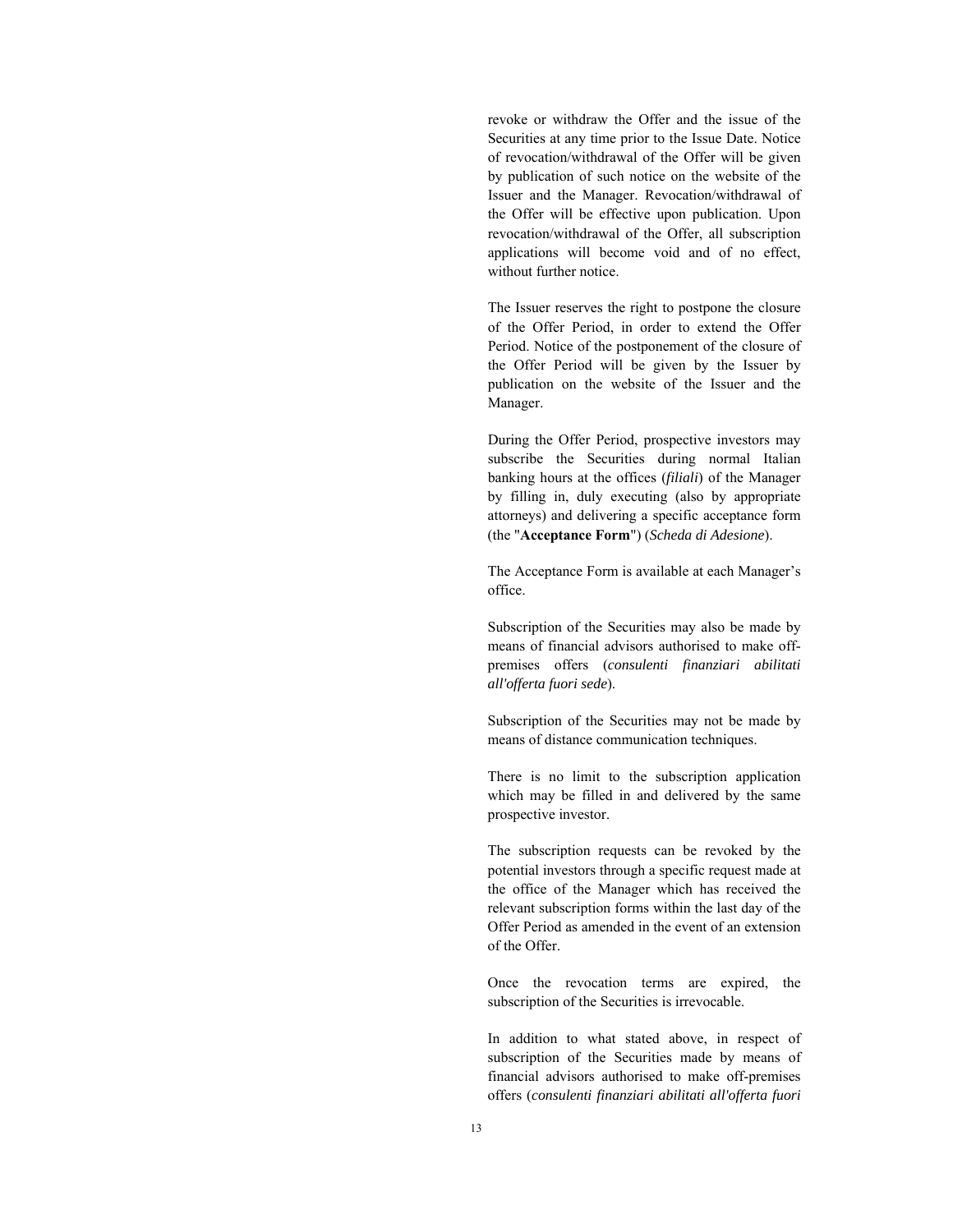|                                                                                                                                 | sede), subscription will be effective only after seven<br>days following completion of the subscription form;<br>by this deadline investor is fully entitled, at no cost<br>and fees, to revoke its subscription by notice to the<br>Manager and/or the financial advisor authorised to<br>make off-premises offers (consulente finanziario<br>abilitato all'offerta fuori sede).               |
|---------------------------------------------------------------------------------------------------------------------------------|-------------------------------------------------------------------------------------------------------------------------------------------------------------------------------------------------------------------------------------------------------------------------------------------------------------------------------------------------------------------------------------------------|
|                                                                                                                                 | The Issuer may in certain circumstances, including<br>but not limited to the filing of a supplement to the<br>Base Prospectus, postpone the Issue Date.                                                                                                                                                                                                                                         |
|                                                                                                                                 | In the event that the Issuer gives notice that the Issue<br>Date shall be postponed from 31 May 2019 to the<br>other date specified in the relevant notice (which will<br>fall within a period of five Business Days following<br>31 May 2019), investors will be entitled, at no cost<br>and fees, to revoke their subscription within three<br>Business Days before the postponed Issue Date. |
| Details of the minimum and/or maximum<br>amount of application:                                                                 | The Securities may be subscribed in a minimum lot<br>of no. 1 Security (the "Minimum Exercise<br>Amount") and an integral number of Securities<br>higher than the Minimum Exercise Amount and<br>being an integral multiple of 1.                                                                                                                                                               |
|                                                                                                                                 | There is no maximum amount of application within<br>the maximum number of Securities offered of<br>300,000 Securities.                                                                                                                                                                                                                                                                          |
|                                                                                                                                 | The Issuer reserves the right to increase, during the<br>Offer Period, the maximum amount of Securities<br>offered. The Issuer shall forthwith give notice of any<br>such increase by publication of a notice on the<br>website of the Issuer and the Manager.                                                                                                                                  |
| Description<br>possibility<br>of<br>reduce<br>to<br>subscriptions and manner for refunding excess<br>amount paid by applicants: | Not applicable.                                                                                                                                                                                                                                                                                                                                                                                 |
| Details of the method and time limits for<br>paying up and delivering the Securities:                                           | The total consideration for the Securities subscribed<br>must be made by the investor on the Issue Date to<br>the Manager's office which has received the relevant<br>subscription form.                                                                                                                                                                                                        |
|                                                                                                                                 | The Securities will be delivered on the Issue Date.<br>subsequent to the payment of the Offer Price, to<br>potential Securityholders in the deposit accounts<br>held, directly or indirectly, by the Manager at<br>Euroclear and/or Clearstream.                                                                                                                                                |
| Manner in and date on which results of the                                                                                      | Not later than 5 days on which the TARGET2<br>System is open following the Issue Date (as                                                                                                                                                                                                                                                                                                       |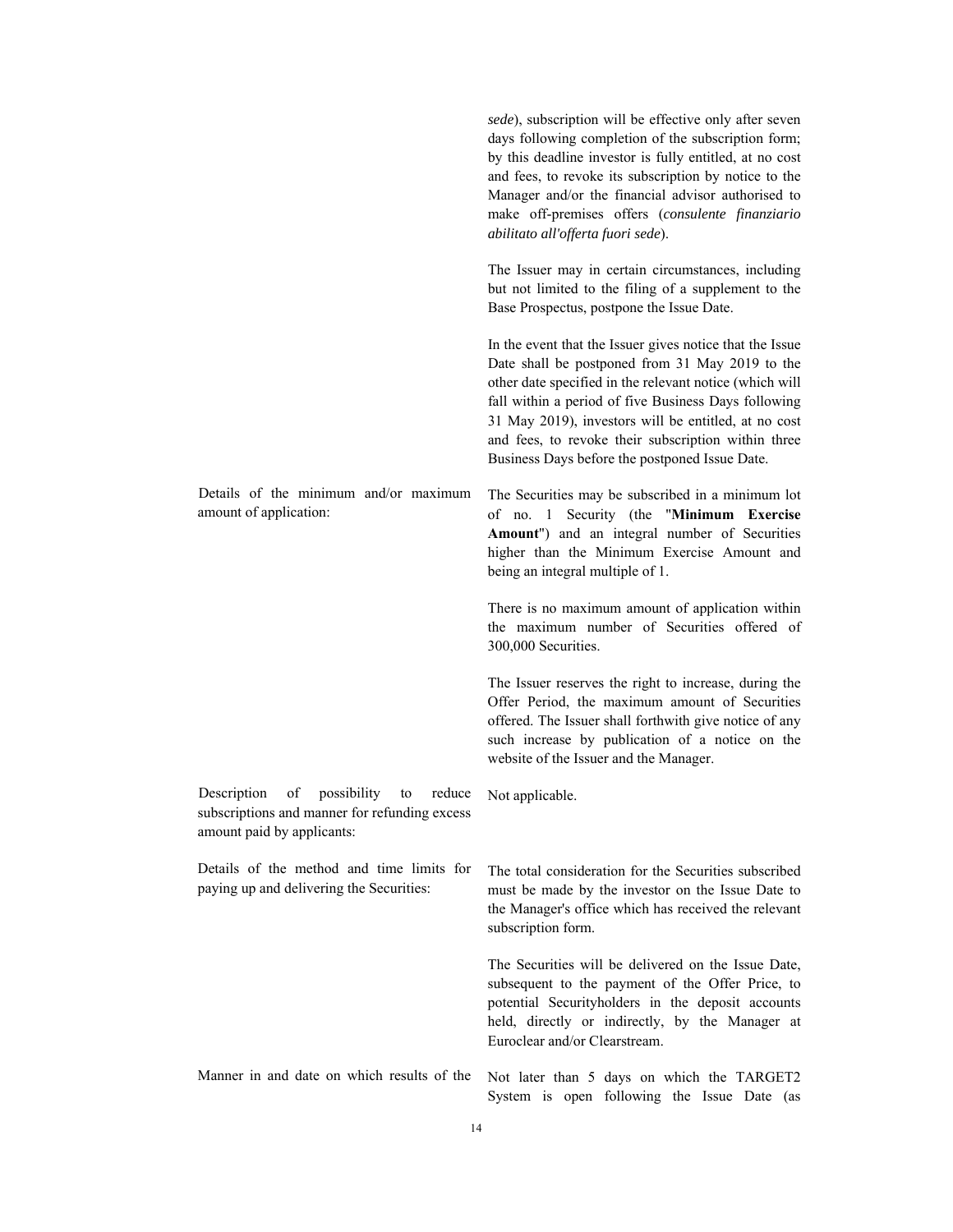|    |                                                                                                            | offer are to be made public:                                                                                                                          | postponed), the Issuer will notify the public of the<br>results of the Offer through a notice, published on<br>the website of the Issuer.                                                                                                                                                                                                                                                                |
|----|------------------------------------------------------------------------------------------------------------|-------------------------------------------------------------------------------------------------------------------------------------------------------|----------------------------------------------------------------------------------------------------------------------------------------------------------------------------------------------------------------------------------------------------------------------------------------------------------------------------------------------------------------------------------------------------------|
|    | exercised:                                                                                                 | Procedure for exercise of any right of pre-<br>emption, negotiability of subscription rights<br>and treatment of subscription rights not              | Not applicable                                                                                                                                                                                                                                                                                                                                                                                           |
|    |                                                                                                            | Whether tranche(s) have been reserved for<br>certain countries:                                                                                       | The Securities will be offered to the public only in<br>Italy.                                                                                                                                                                                                                                                                                                                                           |
|    |                                                                                                            |                                                                                                                                                       | Qualified investors, as defined in Article 2 (i) (e) of<br>the Prospectus Directive, are allowed to subscribe<br>any Securities.                                                                                                                                                                                                                                                                         |
|    |                                                                                                            | Process for notification to applicants of the<br>amount allotted and the indication whether<br>dealing may begin before notification is made:         | The Manager shall notify applicants with amounts<br>allotted.                                                                                                                                                                                                                                                                                                                                            |
|    |                                                                                                            |                                                                                                                                                       | Subscription applications will be satisfied until<br>reaching the maximum number of Securities offered<br>of 300,000 Securities and thereafter the Manager<br>will immediately suspend receipt of further<br>subscription applications and the Offer Period will<br>be closed early by the Issuer.                                                                                                       |
|    |                                                                                                            |                                                                                                                                                       | Before the Issue Date, in the event that,<br>notwithstanding the above, the aggregate amount of<br>Securities requested to be subscribed exceed the<br>maximum number of Securities offered of 300,000<br>Securities, the Lead Manager will allot the Securities<br>in accordance with allotment criteria so to assure<br>transparency and equal treatment amongst all<br>potential subscribers thereof. |
|    | Amount<br>of<br>expenses<br>any<br>and<br>taxes<br>specifically charged to the subscriber or<br>purchaser: |                                                                                                                                                       | No expenses and duties will be charged by the Issuer<br>to the subscribers of the Securities.                                                                                                                                                                                                                                                                                                            |
|    |                                                                                                            |                                                                                                                                                       | Investors should take into consideration that the<br>Offer Price embeds placement commissions payable<br>by the Issuer to the Manager and costs payable to the<br>Issuer as described in Paragraph 97 of Part A.                                                                                                                                                                                         |
|    |                                                                                                            | Consent to use of Base Prospectus:                                                                                                                    | Not applicable.                                                                                                                                                                                                                                                                                                                                                                                          |
| 6. |                                                                                                            | <b>DISTRIBUTORS</b>                                                                                                                                   |                                                                                                                                                                                                                                                                                                                                                                                                          |
|    | (i)                                                                                                        | Name $(s)$ and address $(es)$ , to the extent<br>known to the Issuer, of the Distributors<br>in the various countries where the offer<br>takes place: | See paragraph 97 of Part A.                                                                                                                                                                                                                                                                                                                                                                              |
|    | (ii)                                                                                                       | Name and address of the co-ordinator(s)                                                                                                               | The Manager will also act as Lead Manager of the                                                                                                                                                                                                                                                                                                                                                         |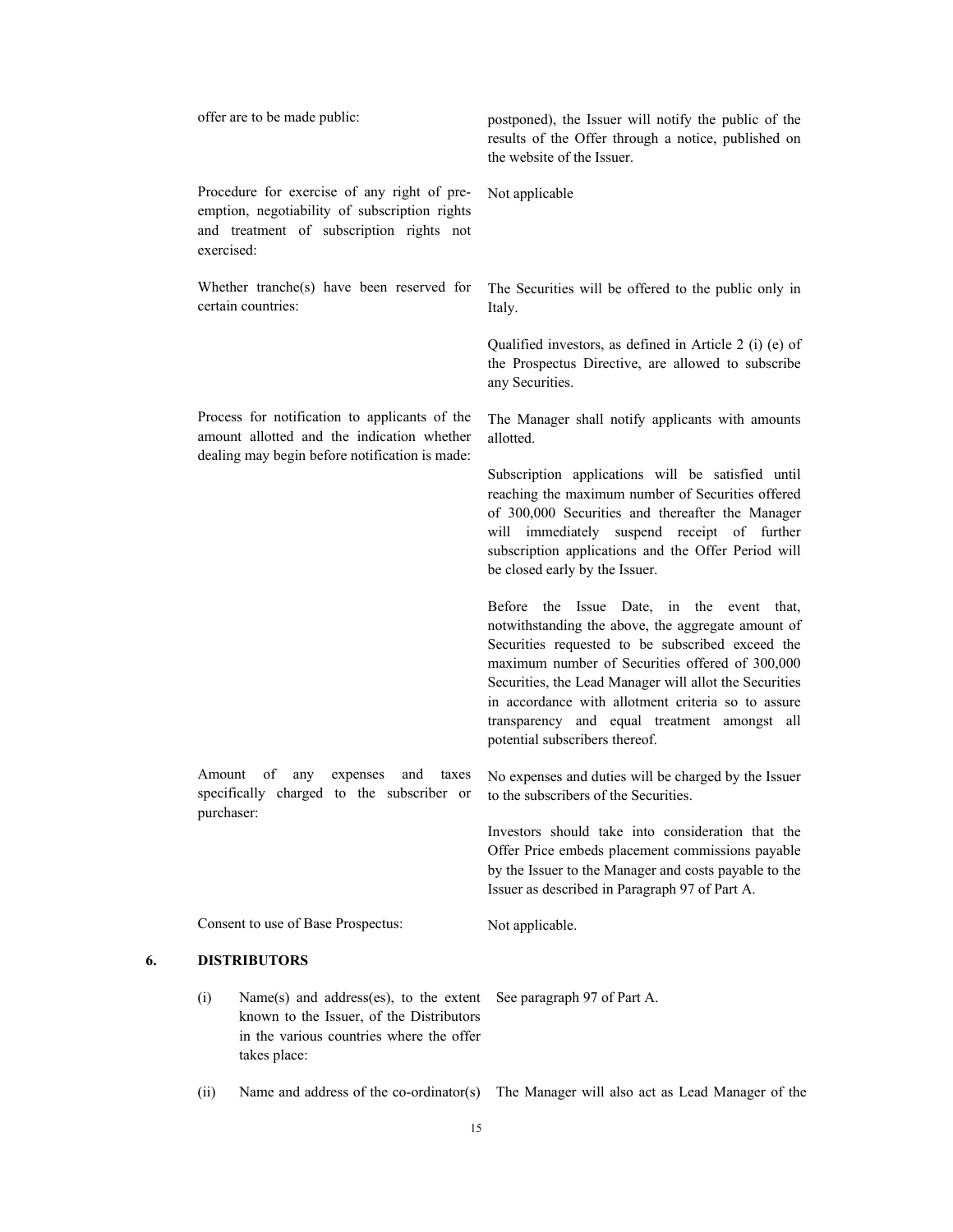of the global offer and of single parts of the offer: placement (*Responsabile del Collocamento* as

 (iii) Name and address of any paying agents and depository agents in each country (in addition to the Principal Security Agent):

 (iv) Entities agreeing to underwrite the issue on a firm commitment basis, and entities agreeing to place the issue without a firm commitment or under "best efforts" arrangements:

defined under article 93-*bis* of the Legislative Decree of 24 February 1998, n. 58, as subsequently amended (the "**Financial Services Act**")).

Not applicable.

The Issuer and the Manager have agreed under a placement agreement (the "**Placement Agreement**") that the Manager will place the Securities without a firm commitment.

 (v) Date of signing of the placement agreement The Placement Agreement will be dated on or about 2 May 2019.

#### **7. POST-ISSUANCE INFORMATION**

 The Issuer does not intend to provide any post-issuance information except if required by any applicable laws and regulations.

#### **8. OPERATIONAL INFORMATION**

| (i)   | <b>ISIN</b> Code:                                                                                                                                                                          | XS1987184089                                                                                                            |
|-------|--------------------------------------------------------------------------------------------------------------------------------------------------------------------------------------------|-------------------------------------------------------------------------------------------------------------------------|
| (ii)  | Common Code:                                                                                                                                                                               | 198718408                                                                                                               |
| (iii) | Any clearing system(s) other than Not applicable<br>Bank S.A./N.V.<br>Euroclear<br>and<br>Clearstream Banking, S.A., relevant<br>address(es), and relevant identification<br>$number(s)$ : |                                                                                                                         |
| (iv)  | Names<br>Security Agents:                                                                                                                                                                  | and addresses of initial BNP Paribas Securities Services, Luxembourg<br>branch<br>60, avenue J.F. Kennedy<br>Luxembourg |

L – 2085 Luxembourg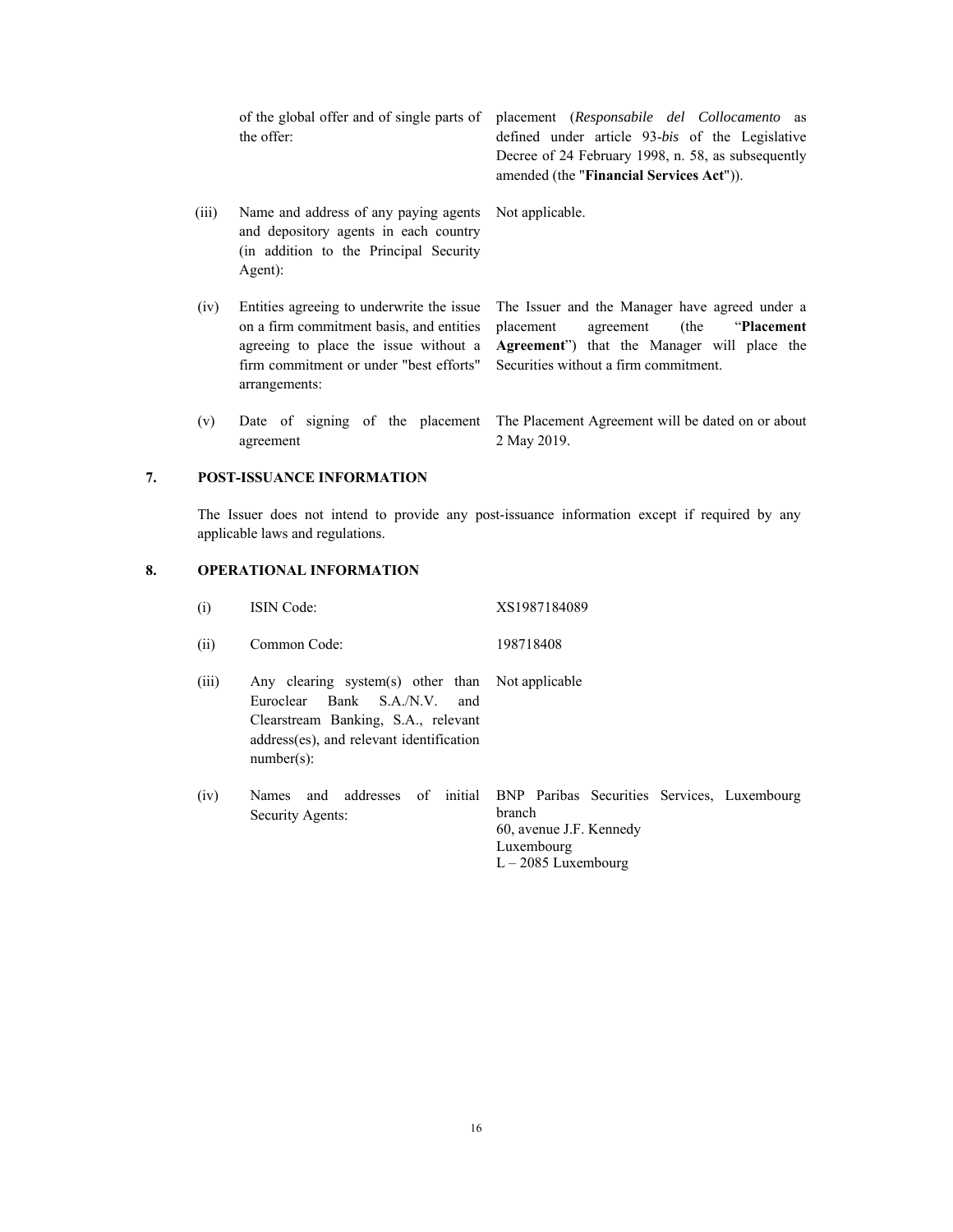# **PART C – SUMMARY OF THE SECURITIES**

|  |  | Section A - INTRODUCTION AND WARNINGS |  |
|--|--|---------------------------------------|--|
|--|--|---------------------------------------|--|

| A.1<br>A.2 | This summary should be read as an introduction to the Base Prospectus.<br>Any decision to invest in the Securities should be based on consideration of the Base Prospectus as a whole by the investor.<br>Where a claim relating to the information contained in the Base Prospectus is brought before a court, the plaintiff investor might,<br>under the national legislation of the Member States, have to bear the costs of translating the Base Prospectus before the legal<br>proceedings are initiated.<br>Civil liability attaches only to those persons who have tabled the summary including any translation thereof, but only if the<br>summary is misleading, inaccurate or inconsistent when read together with the other parts of the Base Prospectus or it does not<br>provide, when read together with the other parts of the Base Prospectus, key information in order to aid investors when<br>considering whether to invest in such securities. |                                                                                                                                                                                                                                                                                                                                                                                                                                                                                                                                                                                                                                                                                                                                                                                                                                 |  |  |
|------------|--------------------------------------------------------------------------------------------------------------------------------------------------------------------------------------------------------------------------------------------------------------------------------------------------------------------------------------------------------------------------------------------------------------------------------------------------------------------------------------------------------------------------------------------------------------------------------------------------------------------------------------------------------------------------------------------------------------------------------------------------------------------------------------------------------------------------------------------------------------------------------------------------------------------------------------------------------------------|---------------------------------------------------------------------------------------------------------------------------------------------------------------------------------------------------------------------------------------------------------------------------------------------------------------------------------------------------------------------------------------------------------------------------------------------------------------------------------------------------------------------------------------------------------------------------------------------------------------------------------------------------------------------------------------------------------------------------------------------------------------------------------------------------------------------------------|--|--|
|            |                                                                                                                                                                                                                                                                                                                                                                                                                                                                                                                                                                                                                                                                                                                                                                                                                                                                                                                                                                    | Not Applicable – The Issuer does not consent to the use of the Base Prospectus for subsequent resales.<br><b>Section B - ISSUERS AND GUARANTOR</b>                                                                                                                                                                                                                                                                                                                                                                                                                                                                                                                                                                                                                                                                              |  |  |
|            |                                                                                                                                                                                                                                                                                                                                                                                                                                                                                                                                                                                                                                                                                                                                                                                                                                                                                                                                                                    |                                                                                                                                                                                                                                                                                                                                                                                                                                                                                                                                                                                                                                                                                                                                                                                                                                 |  |  |
| B.1        | Legal and<br>Commercial<br>Name of the<br><b>Issuer</b>                                                                                                                                                                                                                                                                                                                                                                                                                                                                                                                                                                                                                                                                                                                                                                                                                                                                                                            | Banca IMI S.p.A                                                                                                                                                                                                                                                                                                                                                                                                                                                                                                                                                                                                                                                                                                                                                                                                                 |  |  |
| B.2        | Domicile/                                                                                                                                                                                                                                                                                                                                                                                                                                                                                                                                                                                                                                                                                                                                                                                                                                                                                                                                                          | Domicile: Largo Mattioli 3, 20121 Milan, Italy.                                                                                                                                                                                                                                                                                                                                                                                                                                                                                                                                                                                                                                                                                                                                                                                 |  |  |
|            | Legal Form/<br>Legislation/                                                                                                                                                                                                                                                                                                                                                                                                                                                                                                                                                                                                                                                                                                                                                                                                                                                                                                                                        | Legal form: Public limited liability company (società per azioni).                                                                                                                                                                                                                                                                                                                                                                                                                                                                                                                                                                                                                                                                                                                                                              |  |  |
|            | <b>Country of</b>                                                                                                                                                                                                                                                                                                                                                                                                                                                                                                                                                                                                                                                                                                                                                                                                                                                                                                                                                  | Legislation under which the Issuer operates: Italian law.                                                                                                                                                                                                                                                                                                                                                                                                                                                                                                                                                                                                                                                                                                                                                                       |  |  |
|            | Incorporation                                                                                                                                                                                                                                                                                                                                                                                                                                                                                                                                                                                                                                                                                                                                                                                                                                                                                                                                                      | Country of incorporation: Italy.                                                                                                                                                                                                                                                                                                                                                                                                                                                                                                                                                                                                                                                                                                                                                                                                |  |  |
|            | <b>B.4b</b> Description of<br>trends                                                                                                                                                                                                                                                                                                                                                                                                                                                                                                                                                                                                                                                                                                                                                                                                                                                                                                                               | In accordance with the Intesa Sanpaolo Group's 2018-2021 Business Plan (approved on 6 February 2018 by the<br>Board of Directors of Intesa Sanpaolo S.p.A.) the Issuer will be merged into the parent company Intesa Sanpaolo<br>S.p.A<br>Merger transactions could cause uncertainties to business operations, particularly when unrelated companies are<br>involved. Considering that Intesa Sanpaolo S.p.A. is the parent company of Banca IMI and that the merger takes<br>place between two entities belonging to the same banking group, such merger is not expected to have any<br>material adverse effects on the business of Banca IMI or the parent company.                                                                                                                                                          |  |  |
|            |                                                                                                                                                                                                                                                                                                                                                                                                                                                                                                                                                                                                                                                                                                                                                                                                                                                                                                                                                                    | There are no other known trends, uncertainties, demands, commitments or events that are reasonably likely to<br>have a material effect on the Issuer's prospects for its current financial year.                                                                                                                                                                                                                                                                                                                                                                                                                                                                                                                                                                                                                                |  |  |
|            | <b>B.5</b> Description of<br>the group of                                                                                                                                                                                                                                                                                                                                                                                                                                                                                                                                                                                                                                                                                                                                                                                                                                                                                                                          | The Issuer is a company belonging to the Intesa Sanpaolo banking group (the "Intesa Sanpaolo Group"), of<br>which Intesa Sanpaolo S.p.A. is the parent company.                                                                                                                                                                                                                                                                                                                                                                                                                                                                                                                                                                                                                                                                 |  |  |
|            | the Issuer                                                                                                                                                                                                                                                                                                                                                                                                                                                                                                                                                                                                                                                                                                                                                                                                                                                                                                                                                         | The Intesa Sanpaolo Group is the result of the merger effective 1 January 2007 of Sanpaolo IMI S.p.A. with<br>Banca Intesa S.p.A. The former Banca Intesa banking group, prior to the merger, was also the result of a series of<br>mergers, having been brought into existence in 1998 by the merger of Cariplo and Ambroveneto, followed in<br>1999 by the public exchange offer for 70 per cent. of Banca Commerciale Italiana, which was merged by<br>incorporation in 2001. The former Sanpaolo IMI group was the result of the merger of Istituto Bancario San<br>Paolo di Torino and Istituto Mobiliare Italiano in 1998, and of the subsequent integration of Banco di Napoli, in<br>2000 and of Gruppo Cardine, in 2002.<br>The Issuer is the investment banking arm and securities firm of the Intesa Sanpaolo Group. |  |  |
| B.9        | <b>Profit</b>                                                                                                                                                                                                                                                                                                                                                                                                                                                                                                                                                                                                                                                                                                                                                                                                                                                                                                                                                      | Not applicable. No profit forecasts or estimates have been made in the Base Prospectus.                                                                                                                                                                                                                                                                                                                                                                                                                                                                                                                                                                                                                                                                                                                                         |  |  |
|            | forecast/estim<br>ate                                                                                                                                                                                                                                                                                                                                                                                                                                                                                                                                                                                                                                                                                                                                                                                                                                                                                                                                              |                                                                                                                                                                                                                                                                                                                                                                                                                                                                                                                                                                                                                                                                                                                                                                                                                                 |  |  |
|            | <b>B.10 Qualifications</b><br>in the audit<br>report                                                                                                                                                                                                                                                                                                                                                                                                                                                                                                                                                                                                                                                                                                                                                                                                                                                                                                               | Not applicable. No qualifications are contained in any audit report included in the Base Prospectus.                                                                                                                                                                                                                                                                                                                                                                                                                                                                                                                                                                                                                                                                                                                            |  |  |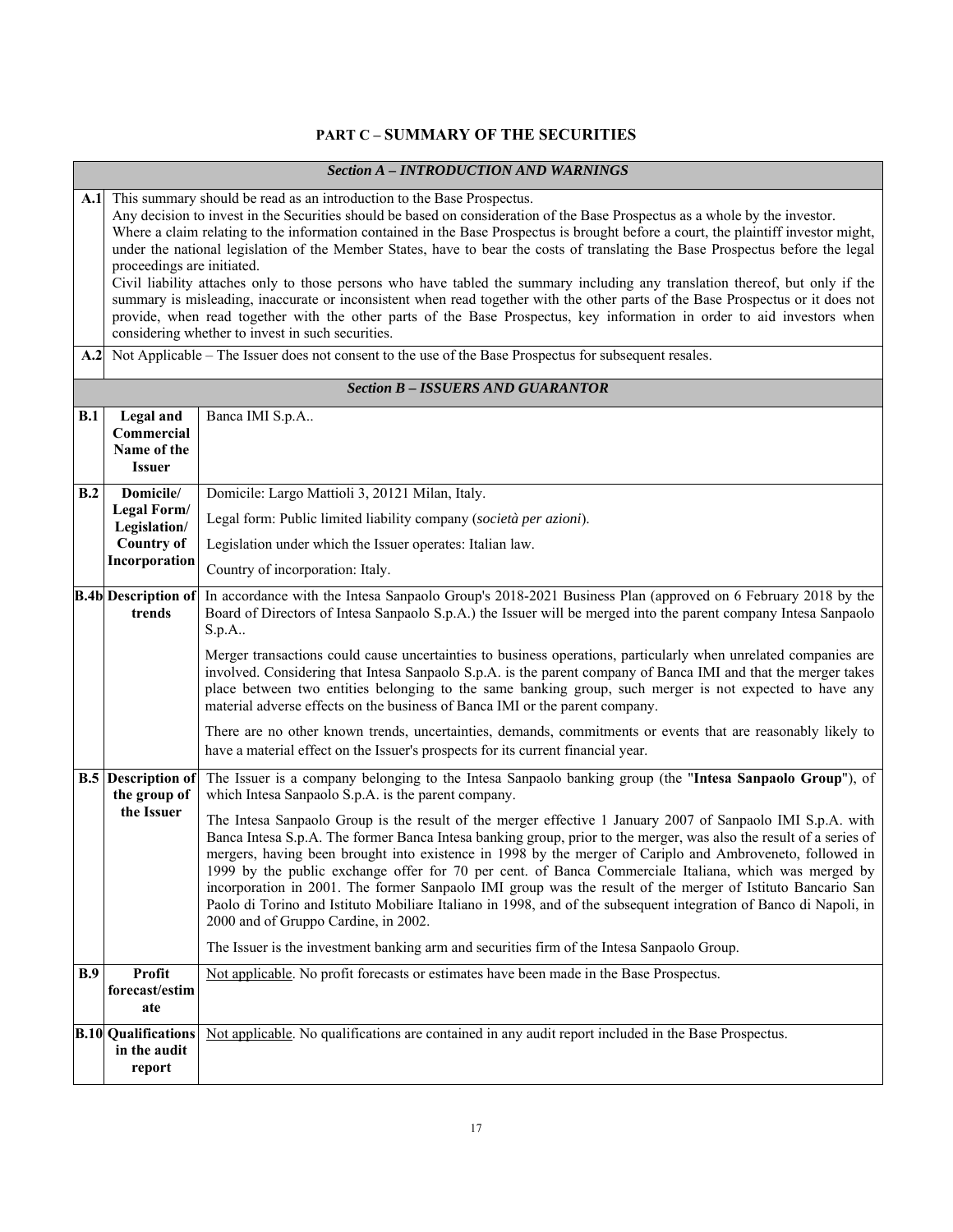| B.12<br><b>Selected</b> |                                                                                                                                                      |                                                                                                         | SELECTED FINANCIAL AND BALANCE SHEET FIGURES RELATING TO THE ISSUER                                              |  |  |
|-------------------------|------------------------------------------------------------------------------------------------------------------------------------------------------|---------------------------------------------------------------------------------------------------------|------------------------------------------------------------------------------------------------------------------|--|--|
| historical key          | The audited consolidated balance sheets and income statements as of, and for each of the years ended, 31                                             |                                                                                                         |                                                                                                                  |  |  |
| information             | December 2016 and 2017 have been extracted without any adjustment from, and are qualified by reference to and                                        |                                                                                                         |                                                                                                                  |  |  |
|                         |                                                                                                                                                      |                                                                                                         | should be read in conjunction with, the Issuer's consolidated financial statements in respect of those dates and |  |  |
|                         | periods:                                                                                                                                             |                                                                                                         |                                                                                                                  |  |  |
|                         |                                                                                                                                                      |                                                                                                         |                                                                                                                  |  |  |
|                         | Audited Consolidated Balance Sheets for the year ending 31 December 2017 compared with corresponding figures<br>for the year ending 31 December 2016 |                                                                                                         |                                                                                                                  |  |  |
|                         | <b>Assets</b>                                                                                                                                        | 31                                                                                                      | 31                                                                                                               |  |  |
|                         |                                                                                                                                                      | <b>December</b>                                                                                         | December                                                                                                         |  |  |
|                         |                                                                                                                                                      | 2017                                                                                                    | 2016                                                                                                             |  |  |
|                         |                                                                                                                                                      | (EUR thousand)                                                                                          |                                                                                                                  |  |  |
|                         | Cash and cash equivalents                                                                                                                            | 4                                                                                                       | 3                                                                                                                |  |  |
|                         | Financial assets held for trading                                                                                                                    | 44,692,894                                                                                              | 53,477,591                                                                                                       |  |  |
|                         | Available-for-sale financial assets<br>Due from banks                                                                                                | 14,473,923<br>55,288,763                                                                                | 14,693,865<br>53, 305, 542                                                                                       |  |  |
|                         | Loans to customers                                                                                                                                   | 32,965,588                                                                                              | 27,798,310                                                                                                       |  |  |
|                         | Hedging derivatives                                                                                                                                  | 69,789                                                                                                  | 154,440                                                                                                          |  |  |
|                         | Equity investments                                                                                                                                   | 53,034                                                                                                  | 19,560                                                                                                           |  |  |
|                         | Property and equipment                                                                                                                               | 562                                                                                                     | 848                                                                                                              |  |  |
|                         | Intangible assets                                                                                                                                    | 126                                                                                                     | 285                                                                                                              |  |  |
|                         | Tax assets                                                                                                                                           | 431,407                                                                                                 | 489,371                                                                                                          |  |  |
|                         | a) current                                                                                                                                           | 207,467                                                                                                 | 251,068                                                                                                          |  |  |
|                         | b) deferred                                                                                                                                          | 223,940                                                                                                 | 238,303                                                                                                          |  |  |
|                         | - of which as per Law no.                                                                                                                            | 101,555                                                                                                 | 115,541                                                                                                          |  |  |
|                         | 214/2011<br>Other assets                                                                                                                             | 535,727                                                                                                 | 467,011                                                                                                          |  |  |
|                         | <b>Total Assets</b>                                                                                                                                  | 148,511,817                                                                                             | 150,406,826                                                                                                      |  |  |
|                         |                                                                                                                                                      |                                                                                                         |                                                                                                                  |  |  |
|                         | <b>Liabilities and Equity</b>                                                                                                                        | 31                                                                                                      | 31                                                                                                               |  |  |
|                         |                                                                                                                                                      | December                                                                                                | December                                                                                                         |  |  |
|                         |                                                                                                                                                      | 2017<br>(EUR thousand)                                                                                  | 2016                                                                                                             |  |  |
|                         |                                                                                                                                                      |                                                                                                         |                                                                                                                  |  |  |
|                         | Due to banks                                                                                                                                         | 71,615,809                                                                                              | 60,716,591                                                                                                       |  |  |
|                         | Due to customers                                                                                                                                     | 15,195,941                                                                                              | 18,989,914                                                                                                       |  |  |
|                         | Securities issued                                                                                                                                    | 7,798,648                                                                                               | 11,282,639                                                                                                       |  |  |
|                         | Financial liabilities held for trading                                                                                                               | 48,076,068                                                                                              | 53,551,620                                                                                                       |  |  |
|                         | Hedging derivatives<br>Tax liabilities                                                                                                               | 212,943<br>310,032                                                                                      | 196,639<br>424,563                                                                                               |  |  |
|                         | a) current                                                                                                                                           | 295,733                                                                                                 | 410,436                                                                                                          |  |  |
|                         | b) deferred                                                                                                                                          | 14,299                                                                                                  | 14,127                                                                                                           |  |  |
|                         | Other liabilities                                                                                                                                    | 370,182                                                                                                 | 450,312                                                                                                          |  |  |
|                         | Post-employment benefits                                                                                                                             | 8,918                                                                                                   | 9,178                                                                                                            |  |  |
|                         | Provisions for risks and charges                                                                                                                     | 22,340                                                                                                  | 30,387                                                                                                           |  |  |
|                         | a) pensions and similar                                                                                                                              | 12                                                                                                      | 12                                                                                                               |  |  |
|                         | obligations                                                                                                                                          |                                                                                                         |                                                                                                                  |  |  |
|                         | b) other provisions                                                                                                                                  | 22,328                                                                                                  | 30,375                                                                                                           |  |  |
|                         | Fair value reserves                                                                                                                                  | (131, 168)                                                                                              | (131, 153)                                                                                                       |  |  |
|                         | <b>Equity Instruments</b>                                                                                                                            | 1,200,000                                                                                               | 1,000,000                                                                                                        |  |  |
|                         | Reserves<br>Share premium reserve                                                                                                                    | 1,617,916<br>581,260                                                                                    | 1,600,694<br>581,260                                                                                             |  |  |
|                         | Share capital                                                                                                                                        | 962,464                                                                                                 | 962,464                                                                                                          |  |  |
|                         | Equity attributable to non-controlling                                                                                                               |                                                                                                         |                                                                                                                  |  |  |
|                         | interests $(+/-)$                                                                                                                                    |                                                                                                         |                                                                                                                  |  |  |
|                         | Profit for the year                                                                                                                                  | 670,464                                                                                                 | 741,718                                                                                                          |  |  |
|                         | <b>Total Liabilities and Equity</b>                                                                                                                  | 148,511,817                                                                                             | 150,406,826                                                                                                      |  |  |
|                         | figures for the year ending 31 December 2016                                                                                                         | Audited Consolidated Income Statements for the year ending 31 December 2017 compared with corresponding |                                                                                                                  |  |  |
|                         |                                                                                                                                                      | 31                                                                                                      | 31                                                                                                               |  |  |
|                         |                                                                                                                                                      | <b>December</b>                                                                                         | December                                                                                                         |  |  |
|                         |                                                                                                                                                      | 2017                                                                                                    | 2016                                                                                                             |  |  |
|                         |                                                                                                                                                      |                                                                                                         |                                                                                                                  |  |  |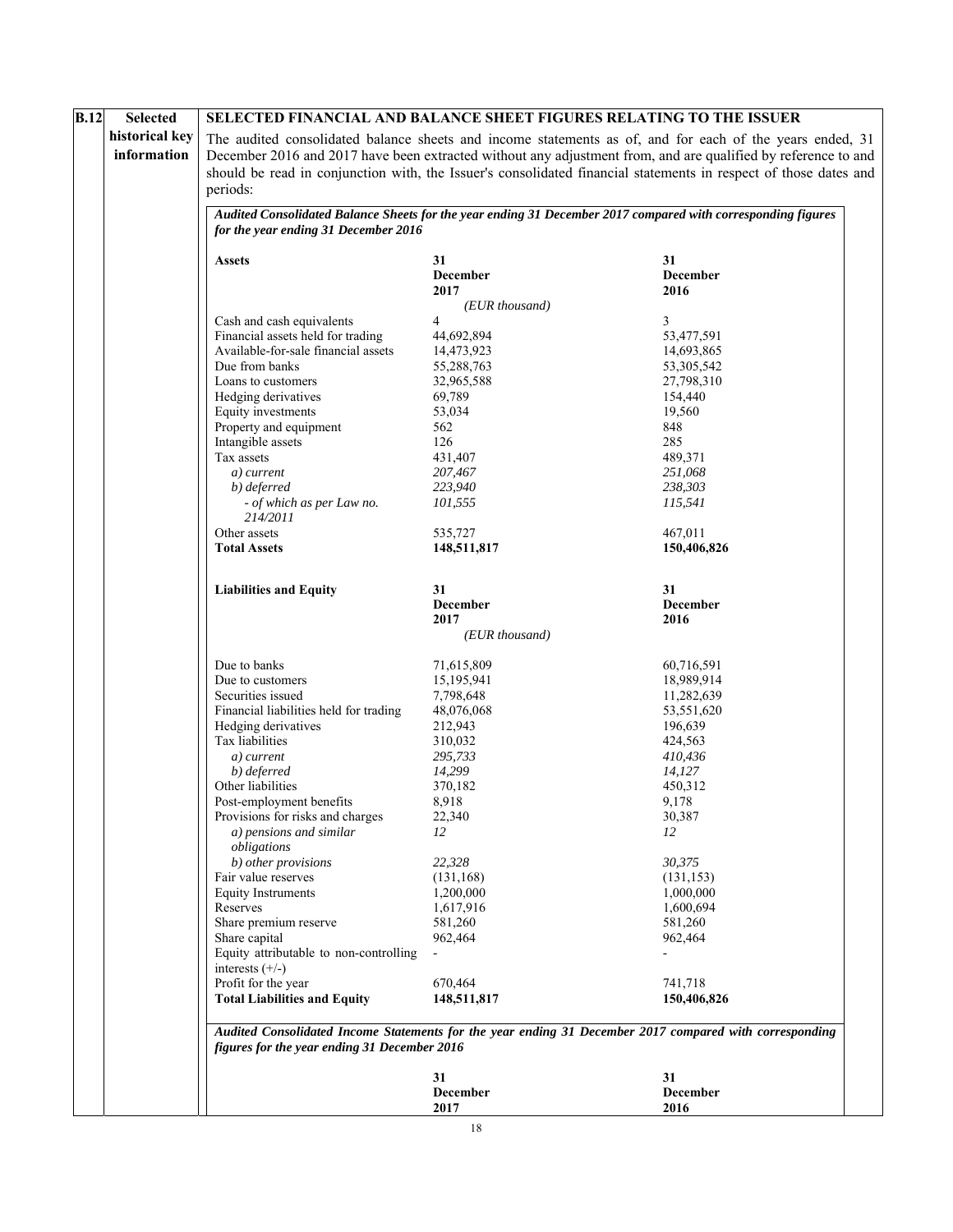|  |                                                                            |                                                                                                                    | $(EUR$ thousand) |                                                                                                                  |  |
|--|----------------------------------------------------------------------------|--------------------------------------------------------------------------------------------------------------------|------------------|------------------------------------------------------------------------------------------------------------------|--|
|  |                                                                            |                                                                                                                    |                  |                                                                                                                  |  |
|  |                                                                            | Interest and similar income                                                                                        | 1,174,735        | 1,337,482                                                                                                        |  |
|  |                                                                            | Interest and similar expense                                                                                       | (669, 736)       | (801, 338)                                                                                                       |  |
|  |                                                                            | Net interest income                                                                                                | 504,999          | 536,144                                                                                                          |  |
|  |                                                                            | Fee and commission income                                                                                          | 504,943          | 599,097                                                                                                          |  |
|  |                                                                            | Fee and commission expense                                                                                         | (173, 166)       | (217,026)                                                                                                        |  |
|  |                                                                            | Net fee and commission income                                                                                      | 331,777          | 382,071                                                                                                          |  |
|  |                                                                            | Dividends and similar income                                                                                       | 38,242           | 38,035                                                                                                           |  |
|  |                                                                            | Profits (Losses) on trading                                                                                        | 493,215          | 554,800                                                                                                          |  |
|  |                                                                            | Profit (Losses) on hedging                                                                                         | 3,812            | (425)                                                                                                            |  |
|  |                                                                            | Profits (Losses) on disposal or                                                                                    | 178,675          | 150,754                                                                                                          |  |
|  |                                                                            | repurchase of:                                                                                                     |                  |                                                                                                                  |  |
|  |                                                                            | a) loans and receivables                                                                                           | (665)            | 1,481                                                                                                            |  |
|  |                                                                            | b) available-for-sale financial                                                                                    | 198,144          | 170,072                                                                                                          |  |
|  |                                                                            | assets                                                                                                             |                  |                                                                                                                  |  |
|  |                                                                            | c) held-to-maturity investments                                                                                    |                  |                                                                                                                  |  |
|  |                                                                            | d) financial liabilities                                                                                           | (18, 804)        | (20, 799)                                                                                                        |  |
|  |                                                                            | Total income                                                                                                       | 1,550,720        | 1,661,379                                                                                                        |  |
|  |                                                                            | Impairment<br>losses/reversal<br>of                                                                                |                  |                                                                                                                  |  |
|  |                                                                            |                                                                                                                    | (70, 930)        | (2,249)                                                                                                          |  |
|  |                                                                            | impairment losses on:                                                                                              |                  |                                                                                                                  |  |
|  |                                                                            | a) loans and receivables                                                                                           | (71, 378)        | (8,572)                                                                                                          |  |
|  |                                                                            | b) available-for-sale financial                                                                                    | (469)            | (1,618)                                                                                                          |  |
|  |                                                                            | assets                                                                                                             |                  |                                                                                                                  |  |
|  |                                                                            | c) held-to-maturity investments                                                                                    |                  |                                                                                                                  |  |
|  |                                                                            | d) other financial assets                                                                                          | 917              | 7,941                                                                                                            |  |
|  |                                                                            | Net financial income                                                                                               | 1,479,790        | 1,659,130                                                                                                        |  |
|  |                                                                            | Net banking and insurance income                                                                                   | 1,479,790        | 1,659,130                                                                                                        |  |
|  |                                                                            | Administrative expenses                                                                                            | (505, 757)       | (574, 278)                                                                                                       |  |
|  |                                                                            | a) personnel expenses                                                                                              | (165, 403)       | (166, 029)                                                                                                       |  |
|  |                                                                            | b) other administrative expenses                                                                                   | (340, 354)       | (408, 249)                                                                                                       |  |
|  |                                                                            | Net accruals to provision for risks and                                                                            | (1,000)          | (8,118)                                                                                                          |  |
|  |                                                                            | charges                                                                                                            |                  |                                                                                                                  |  |
|  |                                                                            | Depreciation and net impairment                                                                                    | (301)            | (346)                                                                                                            |  |
|  |                                                                            | losses on property and equipment                                                                                   |                  |                                                                                                                  |  |
|  |                                                                            | Amortisation and net impairment                                                                                    | (97)             | (78)                                                                                                             |  |
|  |                                                                            | losses on intangible assets                                                                                        |                  |                                                                                                                  |  |
|  |                                                                            | Other operating income (expenses)                                                                                  | (15,317)         | 8,224                                                                                                            |  |
|  |                                                                            |                                                                                                                    |                  | (574, 596)                                                                                                       |  |
|  | Operating expenses<br>(522, 472)<br>Net gains on sales of equity<br>18,896 |                                                                                                                    | 30,506           |                                                                                                                  |  |
|  |                                                                            | investments                                                                                                        |                  |                                                                                                                  |  |
|  |                                                                            |                                                                                                                    | 976,214          |                                                                                                                  |  |
|  |                                                                            | Pre-tax profit<br>from<br>continuing                                                                               |                  | 1,115,040                                                                                                        |  |
|  |                                                                            | operations                                                                                                         |                  |                                                                                                                  |  |
|  |                                                                            | Income tax expense                                                                                                 | (305,750)        | (373, 322)                                                                                                       |  |
|  |                                                                            | Post-tax profit from continuing                                                                                    | 670,464          | 741,718                                                                                                          |  |
|  |                                                                            | operations                                                                                                         |                  |                                                                                                                  |  |
|  |                                                                            | Profit for the year                                                                                                | 670,464          | 741,718                                                                                                          |  |
|  |                                                                            | Profit (loss) attributable to non-                                                                                 |                  |                                                                                                                  |  |
|  |                                                                            | controlling interests                                                                                              |                  |                                                                                                                  |  |
|  |                                                                            | Profit attributable to the owners of 670,464                                                                       |                  | 741,718                                                                                                          |  |
|  |                                                                            | the parent                                                                                                         |                  |                                                                                                                  |  |
|  |                                                                            |                                                                                                                    |                  |                                                                                                                  |  |
|  | No material                                                                |                                                                                                                    |                  | There has been no material adverse change in the prospects of the Issuer since 31 December 2017.                 |  |
|  | adverse                                                                    |                                                                                                                    |                  |                                                                                                                  |  |
|  | change                                                                     |                                                                                                                    |                  |                                                                                                                  |  |
|  |                                                                            |                                                                                                                    |                  |                                                                                                                  |  |
|  | statement                                                                  |                                                                                                                    |                  |                                                                                                                  |  |
|  | Significant                                                                |                                                                                                                    |                  | Not applicable. There has been no significant change in the financial or trading position of the Issuer since 31 |  |
|  |                                                                            | December 2017.                                                                                                     |                  |                                                                                                                  |  |
|  | changes in the                                                             |                                                                                                                    |                  |                                                                                                                  |  |
|  | financial or                                                               |                                                                                                                    |                  |                                                                                                                  |  |
|  | trading                                                                    |                                                                                                                    |                  |                                                                                                                  |  |
|  | position                                                                   |                                                                                                                    |                  |                                                                                                                  |  |
|  |                                                                            |                                                                                                                    |                  |                                                                                                                  |  |
|  | <b>B.13 Recent events</b>                                                  | Not applicable. There are no recent events particular to the Issuer which are to a material extent relevant to the |                  |                                                                                                                  |  |
|  | impacting the                                                              |                                                                                                                    |                  |                                                                                                                  |  |
|  |                                                                            |                                                                                                                    |                  |                                                                                                                  |  |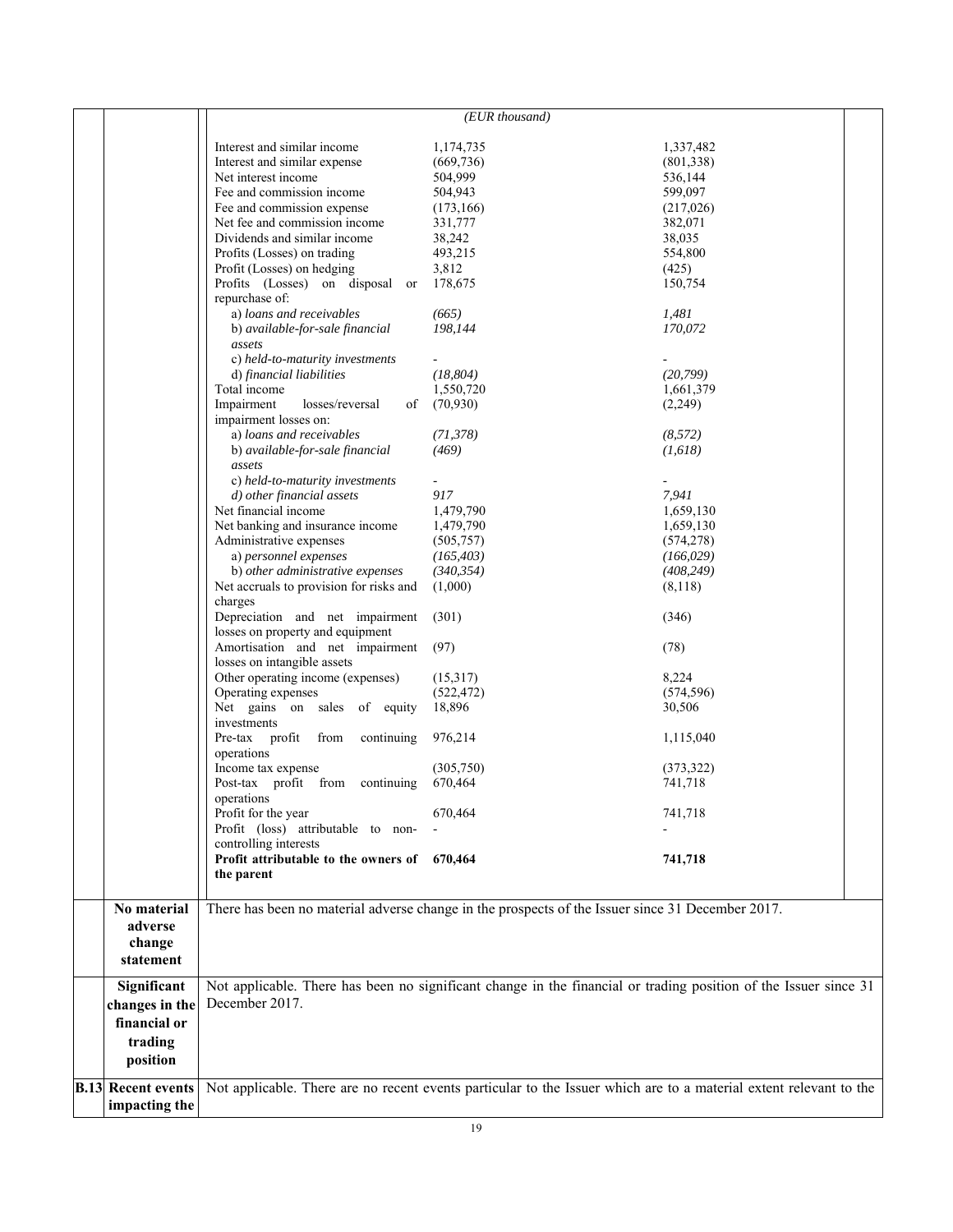|             | Issuer's<br>solvency                                                                                  | evaluation of the Issuer's solvency.                                                                                                                                                                                                                                                                                                                                                                                              |  |  |
|-------------|-------------------------------------------------------------------------------------------------------|-----------------------------------------------------------------------------------------------------------------------------------------------------------------------------------------------------------------------------------------------------------------------------------------------------------------------------------------------------------------------------------------------------------------------------------|--|--|
| <b>B.14</b> | <b>Issuer</b><br>dependent                                                                            | The Issuer is subject to the management and co-ordination of its sole shareholder, Intesa Sanpaolo S.p.A., which<br>is the parent company of the Intesa Sanpaolo banking group, to which the Issuer belongs.                                                                                                                                                                                                                      |  |  |
|             | upon other<br>entities within<br>the group                                                            | In accordance with the Intesa Sanpaolo Group's 2018-2021 Business Plan (approved on 6 February 2018 by the<br>Board of Directors of Intesa Sanpaolo S.p.A.) the Issuer will be merged into the parent company Intesa Sanpaolo<br>$S.p.A.$ .                                                                                                                                                                                       |  |  |
|             | <b>B.15</b> Description of<br>the principal<br>activities of<br>the Issuer                            | The Issuer is a banking institution engaged in investment banking activities. The Issuer offers a wide range of<br>capital markets, investment banking and special lending services to a diversified client base including banks,<br>companies, institutional investors, entities and public bodies. The Issuer's business is divided into three business<br>segments: Global Markets, Investment Banking and Structured Finance. |  |  |
| <b>B.16</b> | <b>Control of</b><br><b>Issuer</b>                                                                    | The Issuer is a wholly-owned direct subsidiary of Intesa Sanpaolo S.p.A., the parent company of the Intesa<br>Sanpaolo banking group.                                                                                                                                                                                                                                                                                             |  |  |
|             |                                                                                                       | In accordance with the Intesa Sanpaolo Group's 2018-2021 Business Plan (approved on 6 February 2018 by the<br>Board of Directors of Intesa Sanpaolo S.p.A.) the Issuer will be merged into the parent company Intesa Sanpaolo<br>S.p.A.                                                                                                                                                                                           |  |  |
|             |                                                                                                       | <b>Section C - SECURITIES</b>                                                                                                                                                                                                                                                                                                                                                                                                     |  |  |
|             | C.1 Type and class<br>of securities<br>being offered /<br><b>Security</b><br>identification<br>number | The Securities are Certificates. The Securities are issued in bearer form ("Bearer Securities").<br>The Certificates are cash settled.<br>The ISIN of the Certificates is XS1987184089                                                                                                                                                                                                                                            |  |  |
| C.2         | Currency                                                                                              | The Securities are issued in EUR (the "Issue Currency").                                                                                                                                                                                                                                                                                                                                                                          |  |  |
|             |                                                                                                       | The Settlement Currency is EUR.                                                                                                                                                                                                                                                                                                                                                                                                   |  |  |
|             | <b>C.5 Restrictions on</b><br>free<br>transferability                                                 | There are restrictions on the offer, sale and transfer of the Securities in the United States, the European Economic<br>Area (including Luxembourg, Austria, Belgium, Croatia, Cyprus, Czech Republic, Denmark, France, Germany,<br>Hellenic Republic, Hungary, Ireland, Malta, Netherlands, Poland, Portuguese Republic, Republic of Italy, Slovak<br>Republic, Slovenia, Spain, Sweden and United Kingdom) and Switzerland.     |  |  |
|             | <b>C.8</b> Description of<br>rights and                                                               | Each Certificate entitles its holder to receive from the Issuer on the Settlement Date the Cash Settlement Amount,<br>where positive and an Early Redemption Event has not occurred.                                                                                                                                                                                                                                              |  |  |
|             | ranking                                                                                               | The Certificates provide also for the Remuneration Amount specified at Element C.18 below.                                                                                                                                                                                                                                                                                                                                        |  |  |
|             |                                                                                                       | The Certificates constitute direct, unsubordinated, unconditional and unsecured obligations of the Issuer and,<br>unless provided otherwise by law, rank pari passu among themselves and (save for certain obligations required to<br>be preferred by law) rank equally with all other unsecured obligations (other than subordinated obligations, if<br>any) of the Issuer from time to time outstanding.                        |  |  |
|             |                                                                                                       | The Certificates and any non-contractual obligations arising out of or in connection with the Certificates will be<br>governed by, and shall be construed in accordance with, English Law.                                                                                                                                                                                                                                        |  |  |
|             | C.11 Admission to<br>trading of<br><b>Securities</b>                                                  | Application will be made by the Issuer (or on its behalf) for the Securities to be admitted to trading on the<br>regulated market of the Luxembourg Stock Exchange with effect from the Issue Date or a date around the Issue<br>Date.                                                                                                                                                                                            |  |  |
|             |                                                                                                       | Application will also be made by the Issuer (or on its behalf) for the Securities to be admitted to trading on the<br>Italian multilateral trading facility EuroTLX, which is not a regulated market for the purposes of Directive<br>2014/65/EU as amended, with effect from the Issue Date or a date around the Issue Date.                                                                                                     |  |  |
|             | C.15 Description of<br>how the value                                                                  | The Underlying is the Assicurazioni Generali S.p.A. share (ISIN Code: IT0000062072; Bloomberg Code: G IM<br><equity>) (the "Underlying" or the "Share").</equity>                                                                                                                                                                                                                                                                 |  |  |
|             | of the<br>investment is<br>affected by the                                                            | The Securities are linked to the performance of the Underlying and its value depends also on the volatility of such<br>Underlying, the applicable interest rates, the time from the Issue Date.                                                                                                                                                                                                                                   |  |  |
|             | value of the                                                                                          |                                                                                                                                                                                                                                                                                                                                                                                                                                   |  |  |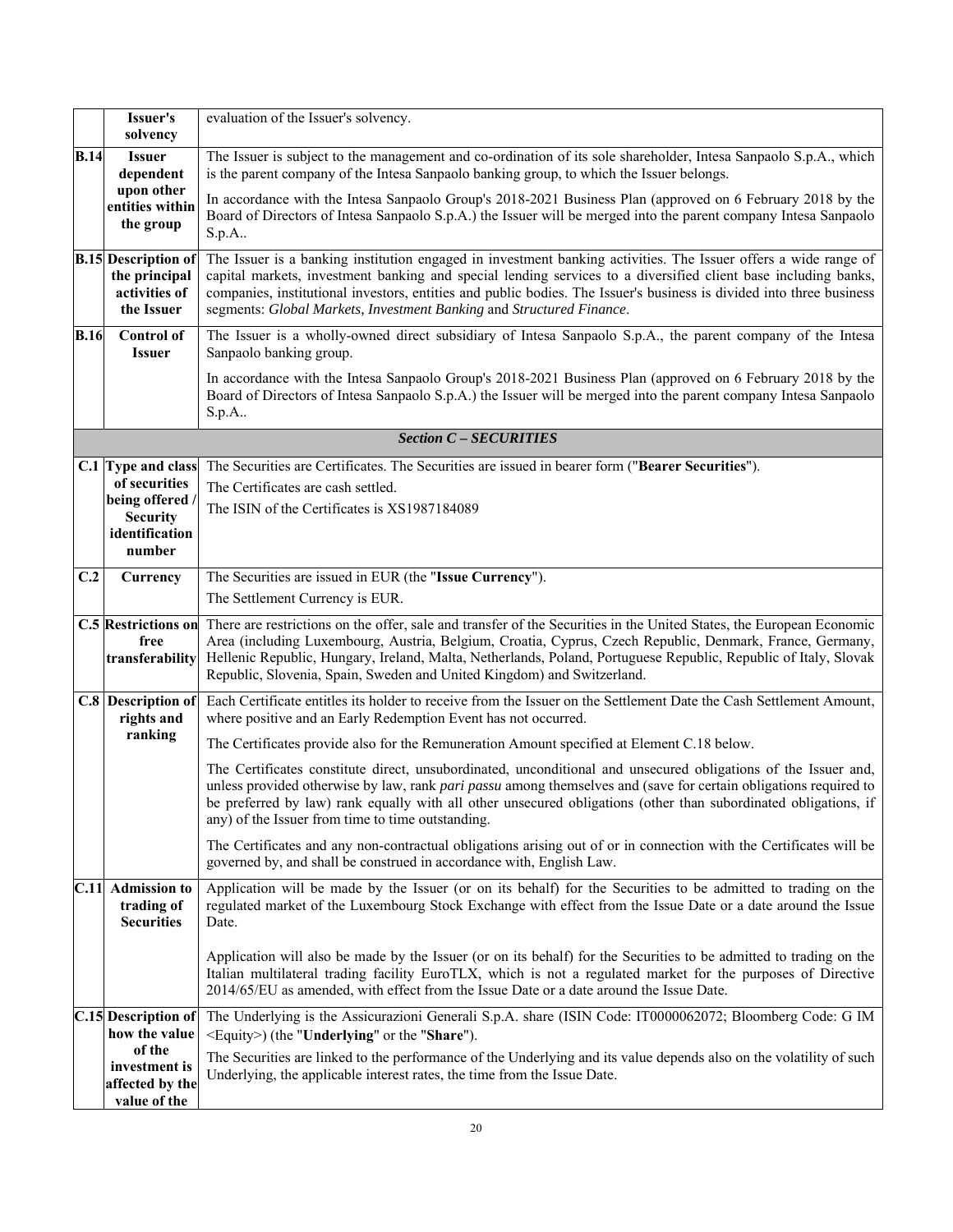|      | underlying<br>instrument                                                                                                           |                                                                                                                                                                                                                                                                                                                                                                                                                                                                                                                                                                                                                                                                                                                                                                                                                                                              |
|------|------------------------------------------------------------------------------------------------------------------------------------|--------------------------------------------------------------------------------------------------------------------------------------------------------------------------------------------------------------------------------------------------------------------------------------------------------------------------------------------------------------------------------------------------------------------------------------------------------------------------------------------------------------------------------------------------------------------------------------------------------------------------------------------------------------------------------------------------------------------------------------------------------------------------------------------------------------------------------------------------------------|
|      | C.16 The expiration<br>or maturity<br>date of the<br>derivative<br>securities – the<br>exercise date<br>or final<br>reference date | <b>Exercise</b> Date<br>Each Certificate shall be automatically exercised on the Exercise Date. The Exercise Date is 31 May 2024.<br>Otherwise, they may be redeemed before the Exercise Date upon the occurrence of an Early Redemption Event.<br><b>Valuation Date</b><br>The Valuation Date of the Securities is 29 May 2024.<br><b>Settlement Date</b><br>The Settlement Date of the Securities is 31 May 2024.                                                                                                                                                                                                                                                                                                                                                                                                                                          |
| C.17 | <b>Settlement</b><br>procedure                                                                                                     | The Issuer shall pay or cause to be paid the Cash Settlement Amount (if any) for each Security by credit or<br>transfer to the Securityholder's account with Euroclear or Clearstream, Luxembourg, as the case may be, for value<br>on the Settlement Date, less any Expenses not already paid, such payment to be made in accordance with the<br>rules of Euroclear or Clearstream, Luxembourg, as the case may be. The Issuer's obligations will be discharged<br>by payment to, or to the order of, Euroclear or Clearstream, Luxembourg (as the case may be) of the amount so<br>paid. Each of the persons shown in the records of Euroclear or Clearstream, Luxembourg as the holder of a<br>particular amount of the Securities must look solely to Euroclear or Clearstream, Luxembourg, as the case may<br>be, for their share of each such payment. |
|      | C.18 Description                                                                                                                   | The issue price of the Certificates is equal to EUR 100 (the "Issue Price").                                                                                                                                                                                                                                                                                                                                                                                                                                                                                                                                                                                                                                                                                                                                                                                 |
|      | of how the<br>return on                                                                                                            | <b>REMUNERATION AMOUNT</b>                                                                                                                                                                                                                                                                                                                                                                                                                                                                                                                                                                                                                                                                                                                                                                                                                                   |
|      | derivative                                                                                                                         | The Certificates provide for the following remuneration amount.                                                                                                                                                                                                                                                                                                                                                                                                                                                                                                                                                                                                                                                                                                                                                                                              |
|      | securities<br>takes place                                                                                                          | <b>DIGITAL AMOUNTS</b>                                                                                                                                                                                                                                                                                                                                                                                                                                                                                                                                                                                                                                                                                                                                                                                                                                       |
|      |                                                                                                                                    | The Certificates provide for the payment of the relevant Digital Amount upon occurrence of the relevant Digital<br>Event.                                                                                                                                                                                                                                                                                                                                                                                                                                                                                                                                                                                                                                                                                                                                    |
|      |                                                                                                                                    | The Digital Event will occur if the Reference Value on the relevant Digital Valuation Period, is higher than or<br>equal to the Digital Level.                                                                                                                                                                                                                                                                                                                                                                                                                                                                                                                                                                                                                                                                                                               |
|      |                                                                                                                                    | The Digital Valuation Periods are:<br>25 May 2020 (the "First Digital Valuation Period");<br>25 May 2021 (the "Second Digital Valuation Period");<br>25 May 2022 (the "Third Digital Valuation Period");<br>25 May 2023 (the "Fourth Digital Valuation Period"); and<br>29 May 2024 (the "Fifth Digital Valuation Period").                                                                                                                                                                                                                                                                                                                                                                                                                                                                                                                                  |
|      |                                                                                                                                    | The Digital Level is 70% of the Initial Reference Value (the "Digital Level") in relation to each Digital Valuation<br>Period.                                                                                                                                                                                                                                                                                                                                                                                                                                                                                                                                                                                                                                                                                                                               |
|      |                                                                                                                                    | The Digital Amount is EUR 4.85 in relation to each Digital Valuation Period.                                                                                                                                                                                                                                                                                                                                                                                                                                                                                                                                                                                                                                                                                                                                                                                 |
|      |                                                                                                                                    | In relation to the Digital Amounts, the following effect applies:                                                                                                                                                                                                                                                                                                                                                                                                                                                                                                                                                                                                                                                                                                                                                                                            |
|      |                                                                                                                                    | <b>Memory Effect</b>                                                                                                                                                                                                                                                                                                                                                                                                                                                                                                                                                                                                                                                                                                                                                                                                                                         |
|      |                                                                                                                                    | If the Reference Value of the Underlying on the following dates:<br>25 May 2021 (the "First Memory Valuation Period");<br>25 May 2022 (the "Second Memory Valuation Period");<br>25 May 2023 (the "Third Memory Valuation Period");<br>29 May 2024 (the "Fourth Memory Valuation Period"),                                                                                                                                                                                                                                                                                                                                                                                                                                                                                                                                                                   |
|      |                                                                                                                                    | is higher than or equal to 70% of the Initial Reference Value (the "Memory Level"), the investor will receive the<br>previously unpaid Digital Amounts (except where such Digital Amounts were already paid due to the occurrence<br>of a Memory Effect in a previous Memory Valuation Period).                                                                                                                                                                                                                                                                                                                                                                                                                                                                                                                                                              |
|      |                                                                                                                                    | ****                                                                                                                                                                                                                                                                                                                                                                                                                                                                                                                                                                                                                                                                                                                                                                                                                                                         |
|      |                                                                                                                                    | <b>EARLY REDEMPTION AMOUNTS</b>                                                                                                                                                                                                                                                                                                                                                                                                                                                                                                                                                                                                                                                                                                                                                                                                                              |
|      |                                                                                                                                    | The Certificates provide the possibility of an automatic early redemption if an Early Redemption Event has<br>occurred.                                                                                                                                                                                                                                                                                                                                                                                                                                                                                                                                                                                                                                                                                                                                      |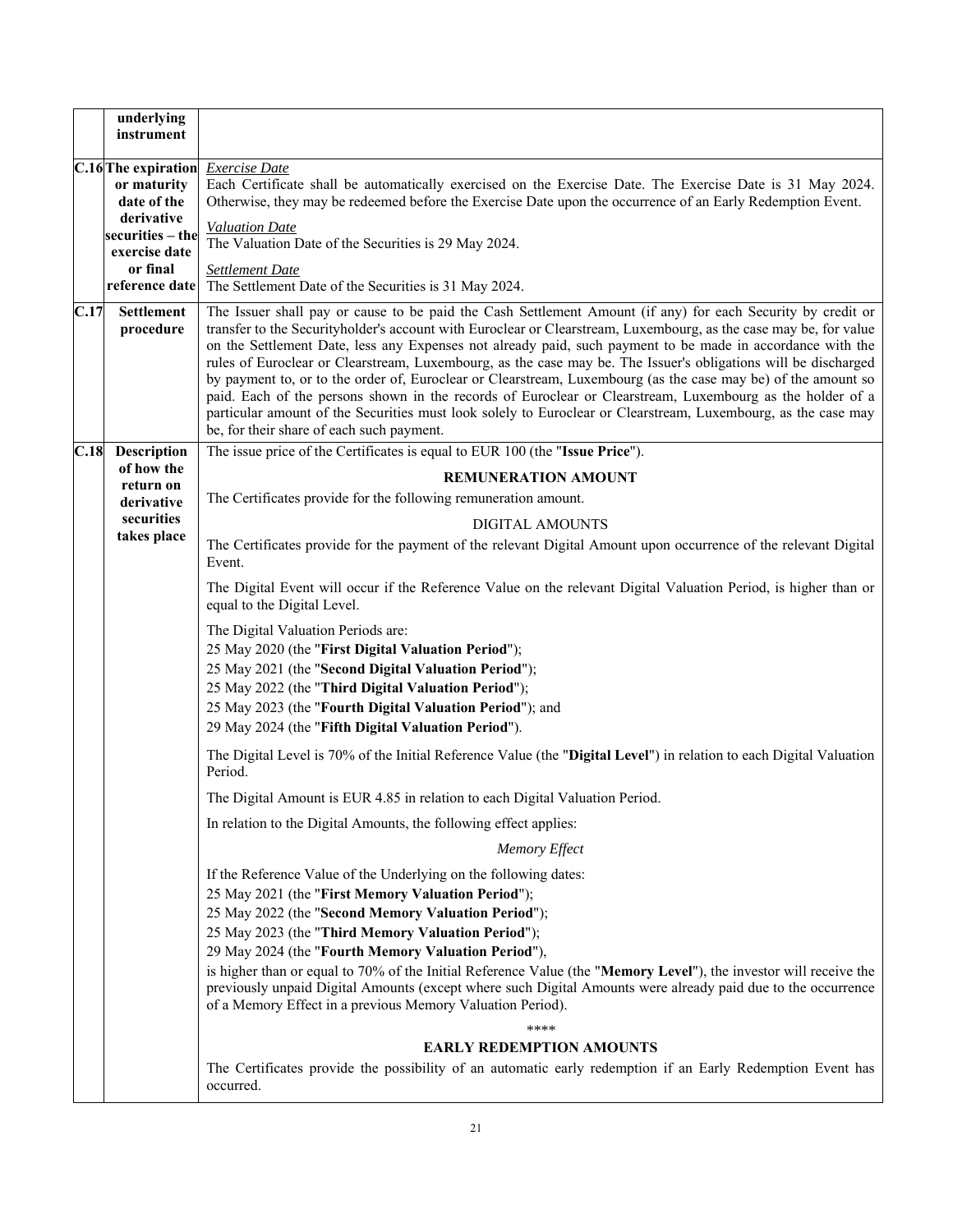|      |                                                      | In particular, if the Reference Value on the following dates:<br>25 May 2020 (the "First Early Redemption Valuation Period");<br>25 May 2021 (the "Second Early Redemption Valuation Period");<br>25 May 2022 (the "Third Early Redemption Valuation Period");<br>25 May 2023 (the "Fourth Early Redemption Valuation Period"),<br>is higher than or equal to 100% of the Initial Reference (the "Early Redemption Level"), the certificate will be<br>automatically redeemed and the Securityholder will receive the payment of the relevant amount, equal to EUR<br>100 (the "Early Redemption Amount").<br>****<br><b>SETTLEMENT AMOUNT</b><br>The Securityholder will receive on the Settlement Date if an Early Redemption Event has not occurred for each |
|------|------------------------------------------------------|-----------------------------------------------------------------------------------------------------------------------------------------------------------------------------------------------------------------------------------------------------------------------------------------------------------------------------------------------------------------------------------------------------------------------------------------------------------------------------------------------------------------------------------------------------------------------------------------------------------------------------------------------------------------------------------------------------------------------------------------------------------------|
|      |                                                      | Minimum Exercise Amount, the payment of the Cash Settlement Amount (if positive) determined as follows.<br>STANDARD LONG CERTIFICATES                                                                                                                                                                                                                                                                                                                                                                                                                                                                                                                                                                                                                           |
|      |                                                      | CALCULATION METHOD IN THE CASE OF POSITIVE AND NEGATIVE PERFORMANCE OF<br>THE UNDERLYING (BARRIER EVENT NOT OCCURRED)                                                                                                                                                                                                                                                                                                                                                                                                                                                                                                                                                                                                                                           |
|      |                                                      | The investor will receive an amount linked to a percentage of the Initial Reference Value, equal to 100% (the<br>"Initial Percentage").                                                                                                                                                                                                                                                                                                                                                                                                                                                                                                                                                                                                                         |
|      |                                                      | <b>CALCULATION METHOD IN THE CASE OF NEGATIVE PERFORMANCE OF THE UNDERLYING</b><br>- (BARRIER EVENT OCCURRED)                                                                                                                                                                                                                                                                                                                                                                                                                                                                                                                                                                                                                                                   |
|      |                                                      | The Barrier Event will occur if on the Valuation Date, the Final Reference Value is lower than the Barrier Level<br>equal to 70% of the Initial Reference Value.                                                                                                                                                                                                                                                                                                                                                                                                                                                                                                                                                                                                |
|      |                                                      | If a Barrier Event has occurred, the Cash Settlement Amount will be linked to the performance of the Underlying<br>(i.e. the investment in the Certificate is a direct investment in the Underlying) and therefore will be exposed to the<br>partial or total loss of the capital invested.                                                                                                                                                                                                                                                                                                                                                                                                                                                                     |
| C.19 | <b>Exercise</b><br>price or                          | The exercise price of the Underlying will be determined on the basis of the relevant reference price.                                                                                                                                                                                                                                                                                                                                                                                                                                                                                                                                                                                                                                                           |
|      | final<br>reference                                   | For the purposes of the determination of the Barrier Event the Reference Value will be the Final Reference Value.                                                                                                                                                                                                                                                                                                                                                                                                                                                                                                                                                                                                                                               |
|      | price of the<br>underlying                           | For the purposes of the Digital Event, the Memory Effect and the Early Redemption Event, the Reference Value<br>will be calculated, respectively, on the relevant Digital Valuation Period, on the relevant Memory Valuation<br>Period and on the relevant Early Redemption Valuation Period and will be equal to the reference price of the<br>Underlying on such dates.                                                                                                                                                                                                                                                                                                                                                                                       |
|      |                                                      | The Final Reference Value will be calculated on 29 May 2024 (the "Valuation Date") and is equal to the<br>reference price of the Underlying on such date.                                                                                                                                                                                                                                                                                                                                                                                                                                                                                                                                                                                                       |
|      |                                                      | The Initial Reference Value will be calculated on 30 May 2019 (the "Determination Date") and is equal to the<br>reference price of the Underlying on such date.                                                                                                                                                                                                                                                                                                                                                                                                                                                                                                                                                                                                 |
| C.20 | Type of<br>underlying<br>and where                   | The Underlying is the Assicurazioni Generali S.p.A. Share (ISIN Code: IT0000062072; Bloomberg Code: G IM<br><equity>).</equity>                                                                                                                                                                                                                                                                                                                                                                                                                                                                                                                                                                                                                                 |
|      | the<br>information<br>on the<br>underlying<br>can be | In respect of the Underlying, certain historical information (including past performance thereof) may be found on<br>major information providers, such as Bloomberg and Reuters. Information about the Underlying may be found on<br>the web site of the issuer www.generali.it.                                                                                                                                                                                                                                                                                                                                                                                                                                                                                |
|      | found                                                |                                                                                                                                                                                                                                                                                                                                                                                                                                                                                                                                                                                                                                                                                                                                                                 |
|      |                                                      | <b>Section D - RISKS</b>                                                                                                                                                                                                                                                                                                                                                                                                                                                                                                                                                                                                                                                                                                                                        |
| D.2  | <b>Key risks</b><br>specific to the                  | There are certain factors that may affect each Issuer's ability to fulfil its obligations under the Certificates issued<br>under the Programme. These include the following risk factors:                                                                                                                                                                                                                                                                                                                                                                                                                                                                                                                                                                       |
|      | <b>Issuer</b>                                        | $\ddot{i}$<br>In accordance with the Intesa Sanpaolo Group's 2018-2021 Business Plan, Banca IMI will be merged                                                                                                                                                                                                                                                                                                                                                                                                                                                                                                                                                                                                                                                  |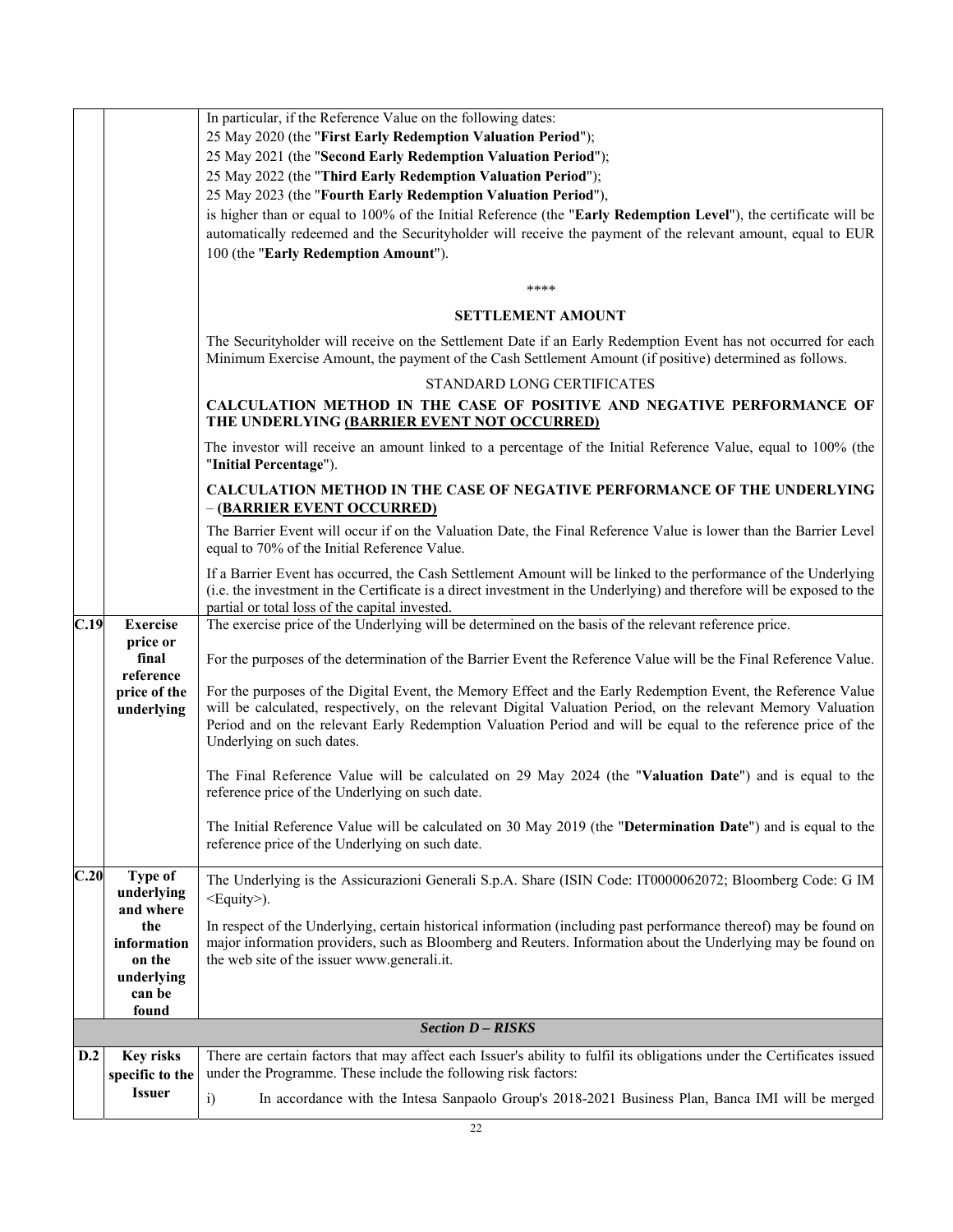|     |                  |                                                                                                                                                                                                            | into the parent company Intesa Sanpaolo S.p.A Merger transactions could cause uncertainties to                                                                                                                                                                                                                                                                                                                                                                                                                                                                                       |
|-----|------------------|------------------------------------------------------------------------------------------------------------------------------------------------------------------------------------------------------------|--------------------------------------------------------------------------------------------------------------------------------------------------------------------------------------------------------------------------------------------------------------------------------------------------------------------------------------------------------------------------------------------------------------------------------------------------------------------------------------------------------------------------------------------------------------------------------------|
|     |                  |                                                                                                                                                                                                            | business operations, particularly when unrelated companies are involved. Considering that Intesa<br>Sanpaolo S.p.A. is the parent company of Banca IMI and that the merger takes place between two<br>entities belonging to the same banking group, such merger is not expected to have any material adverse<br>effects on the business of Banca IMI or the parent company;                                                                                                                                                                                                          |
|     |                  | $\rm ii)$                                                                                                                                                                                                  | Banca IMI's business may be adversely affected by international and Italian economic conditions, by<br>financial markets trends, and by the developments and conditions in the markets in which Banca IMI<br>operates;                                                                                                                                                                                                                                                                                                                                                               |
|     |                  | iii)                                                                                                                                                                                                       | Banca IMI's business is exposed to counterparty credit risk. Banca IMI routinely executes transactions<br>with counterparties in the financial services industry. Many of these transactions expose Banca IMI to<br>the risk that the Banca IMI's counterparty in a foreign exchange, interest rate, commodity, equity or<br>credit derivative contract defaults on its obligations prior to maturity when Banca IMI has an<br>outstanding claim against that counterparty;                                                                                                          |
|     |                  | iv)                                                                                                                                                                                                        | Deterioration in Banca IMI's loan portfolio to corporate customers may affect Banca IMI's financial<br>performance. Adverse changes in the credit quality of Banca IMI's borrowers or a decrease in collateral<br>values are likely to affect the recoverability and value of Banca IMI's assets and require an increase in<br>Banca IMI's individual provisions and potentially in collective provisions for impaired loans, which in<br>turn would adversely affect Banca IMI's financial performance;                                                                             |
|     |                  | V)                                                                                                                                                                                                         | Banca IMI's business is exposed to market risk, as the value of the financial and other assets held by<br>Banca IMI in its trading portfolio may decrease as a result of changes in market variables;                                                                                                                                                                                                                                                                                                                                                                                |
|     |                  | vi)                                                                                                                                                                                                        | Banca IMI's business is exposed to operational risks (i.e. the risks of incurring losses as a result of the<br>inappropriateness or the malfunctioning of procedures, mistakes or shortcomings of human resources<br>and internal systems, or external events);                                                                                                                                                                                                                                                                                                                      |
|     |                  | vii)                                                                                                                                                                                                       | Banca IMI's business is exposed to liquidity risk (i.e. the risk that Banca IMI will be unable to meet its<br>obligations as they fall due or meet its liquidity commitments only at an increased cost);                                                                                                                                                                                                                                                                                                                                                                             |
|     |                  | viii)                                                                                                                                                                                                      | Banca IMI is party to a number of legal proceedings including civil, tax and administrative proceedings<br>that may lead to significant liabilities;                                                                                                                                                                                                                                                                                                                                                                                                                                 |
|     |                  | ix)                                                                                                                                                                                                        | Banca IMI is exposed towards governments and other public bodies in Europe and outside the Eurozone.<br>The worsening of sovereign debt could adversely affect Banca IMI's business, financial condition or<br>operating results;                                                                                                                                                                                                                                                                                                                                                    |
|     |                  | X)                                                                                                                                                                                                         | Banca IMI is exposed to risks arising from assumptions and methodologies for assessing financial assets<br>and liabilities measured at fair value and linked to the entry into force of new accounting principles and<br>to amendments to the applicable accounting principles. The estimates and assumptions used may vary<br>from time to time and, as a result, in subsequent financial years the current values may differ, even<br>significantly, due to changes in subjective assessments made or be otherwise reviewed to take account of<br>changes occurred in that period; |
|     |                  | xi)                                                                                                                                                                                                        | Banca IMI operates within a highly regulated industry and it is subject to the supervision activity carried<br>out by the relevant institutions (in particular, the European Central Bank, the Bank of Italy and<br>CONSOB). Both the applicable regulation and the supervision activity are subject to ongoing updates<br>and developments in the practice;                                                                                                                                                                                                                         |
|     |                  | xii)                                                                                                                                                                                                       | In the normal course of its business, Banca IMI is exposed to different types of risk (liquidity risk, credit<br>risk, operational risk, risks linked to the compliance, business risk, as well as reputational risk). In the<br>event that Banca IMI's internal policies and procedures for managing these risks are not effective, Banca<br>IMI will incur loss, which may also be significant, with adverse effect on Banca IMI's business or<br>financial condition;                                                                                                             |
|     |                  | xiii)                                                                                                                                                                                                      | Banca IMI's business is exposed to risk related to transactions in financial derivatives. Derivatives<br>transactions expose the Issuer to the risk that the counterparty in derivative contracts defaults on its<br>obligations or becomes insolvent before the relevant contract expires, when amounts are still payable to<br>the Issuer by such party.                                                                                                                                                                                                                           |
| D.6 | <b>Key risks</b> |                                                                                                                                                                                                            | An investment in relatively complex securities such as the Certificates involves a greater degree of risk than                                                                                                                                                                                                                                                                                                                                                                                                                                                                       |
|     | specific to the  |                                                                                                                                                                                                            | investing in less complex securities. In some cases, investors may stand to lose the value of their entire                                                                                                                                                                                                                                                                                                                                                                                                                                                                           |
|     | securities       | investment or part of it. In addition, there are certain factors which are material for the purpose of assessing the<br>market risks associated with Securities issued under the Programme. In particular: |                                                                                                                                                                                                                                                                                                                                                                                                                                                                                                                                                                                      |
|     |                  |                                                                                                                                                                                                            | $(i)$ The Certificates may not be a suitable investment for all investors                                                                                                                                                                                                                                                                                                                                                                                                                                                                                                            |
|     |                  |                                                                                                                                                                                                            | Certificates are complex financial instruments. A potential investor should not invest in Certificates which are                                                                                                                                                                                                                                                                                                                                                                                                                                                                     |
|     |                  |                                                                                                                                                                                                            | complex financial instruments unless it has the expertise to evaluate how the Certificates will perform under<br>changing conditions, the resulting effects on the value of the Certificates and the impact that this investment will                                                                                                                                                                                                                                                                                                                                                |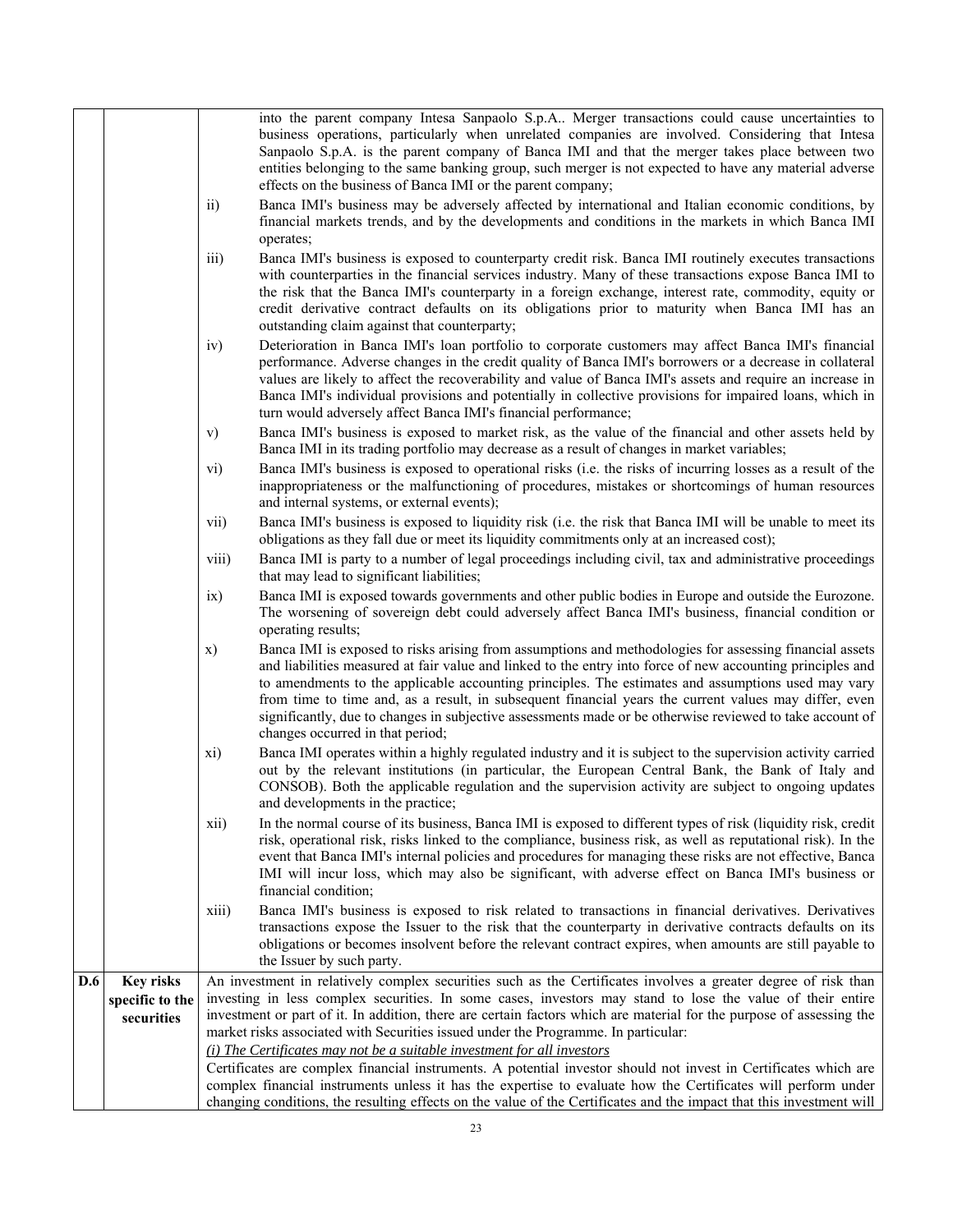| have on the potential investor's overall investment portfolio.                                                             |
|----------------------------------------------------------------------------------------------------------------------------|
| ( <i>ii</i> ) Option Risk                                                                                                  |
| The Certificates are derivative financial instruments which may include an option right. Transactions in options           |
| involve a high level of risk.                                                                                              |
| • Risks related to the structure of the Certificates                                                                       |
| (i) General risks and risks relating to the underlying asset or basis of reference                                         |
| The Securities involve a high degree of risk, which may include, among others, interest rate, foreign exchange,            |
| time value and political risks. Purchasers should be prepared to sustain a partial or total loss of the purchase price     |
| of their Securities.                                                                                                       |
| (ii) Certain Factors Affecting the Value and Trading Price of Securities                                                   |
| The Cash Settlement Amount at any time prior to the expiration is typically expected to be less than the trading           |
| price of the Securities at that time. The difference between the trading price and the Cash Settlement Amount will         |
| reflect, among other things, a "time value" for the Securities. The "time value" of the Securities will depend             |
| partly upon the length of the period left until they expire and the expectations concerning the value of the               |
| underlying asset. Securities offer hedging and investment diversification opportunities but also pose some                 |
| additional risks with regard to interim value. The interim value of the Securities varies with the price of the            |
| underlying asset, as well as a number of other interrelated factors.                                                       |
| (iii) Certain considerations regarding hedging                                                                             |
| Prospective purchasers intending to purchase Securities to hedge against the market risk associated with investing         |
| in the underlying asset, should recognise the complexities of utilising Securities in this manner.                         |
| (iv) Certain considerations associated with Share Securities                                                               |
| In the case of Securities relating to a share or to a GDR/ADR (or basket of shares or basket of GDRs/ADRs), no             |
| issuer of such shares will have participated in the preparation of the relevant Final Terms or in establishing the         |
| terms of the Securities and neither the Issuer nor any Manager will make any investigation or enquiry in                   |
| connection with such offering with respect to any information concerning any such issuer of shares contained in            |
| such Final Terms or in the documents from which such information was extracted. Consequently, there can be no              |
| assurance that all events occurring prior to the relevant issue date that would affect the trading price of the shares     |
| will have been publicly disclosed. Subsequent disclosure of any such events or the disclosure of or failure to             |
| disclose material future events concerning such an issuer of shares could affect the trading price of the shares and       |
| therefore the trading price of the Securities. Securityholders will not have voting rights or rights to receive            |
| dividends or distributions or any other rights with respect to the relevant shares to which such Securities relate.        |
| $(v)$ Loss risk in relation to the investment                                                                              |
| The investor shall consider that, in relation to their investment, there is a risk of total or partial loss of the capital |
| invested depending on the performance of the underlying asset.                                                             |
| (vi) Price Risk and components that determine the value of the Certificates                                                |
| The Certificates are composed of a combination of several options and the Securityholder shall take into account           |
| that the value of the Certificates will depend on the value of each option composing the certificate. The                  |
| fluctuation over the time of the value of each optional components mostly depends on the current value of the              |
| underlying asset to which the Certificates relate, the volatility of the underlying asset, the residual life of the        |
| options composing the Certificates, the levels of the interest rates of the monetary markets, the expected                 |
| dividends, as well as the business of the Issuer of the underlying asset, speculative contractions and other factors.      |
| (vii) Risk related to the determination method of the Digital Level                                                        |
| In relation to the Certificates, the Issuer has set, at its own discretion, the Digital Level. The higher the Digital      |
| Level in respect of the Initial Reference Value, the greater the possibility that the Digital Event will not occur and     |
| therefore that the relevant Digital Amount will not be paid.                                                               |
| (viii) Risk related to the occurrence of an Early Redemption Event                                                         |
| If an Early Redemption Event occurs, the Early Redemption Amount to be paid to the Securityholder will not                 |
| depend on the value of the underlying asset but it will be composed of an amount predetermined by the Issuer.              |
| (ix) Risk related to the Barrier Event                                                                                     |
| If a Barrier Event occurs, the Cash Settlement Amount will be determined in accordance with a calculation                  |
| method other than the calculation method applicable if the Barrier Event does not occur and such circumstance              |
| may have a negative influence on the price. This may entail the risk of partial or total loss of the investment.           |
| • Risks Related to Securities Generally                                                                                    |
| (i) Modification                                                                                                           |
| The Conditions provide that the Principal Security Agent and the Issuer may, without the consent of                        |
| Securityholders, agree to (i) any modification (subject to certain specific exceptions) of the Securities or the           |
| Agency Agreement which is not prejudicial to the interests of the Securityholders or (ii) any modification of the          |
| Securities or the Agency Agreement which is of a formal, minor or technical nature or is made to correct a                 |
| manifest error or proven error or to comply with mandatory provisions of law.                                              |
| 24                                                                                                                         |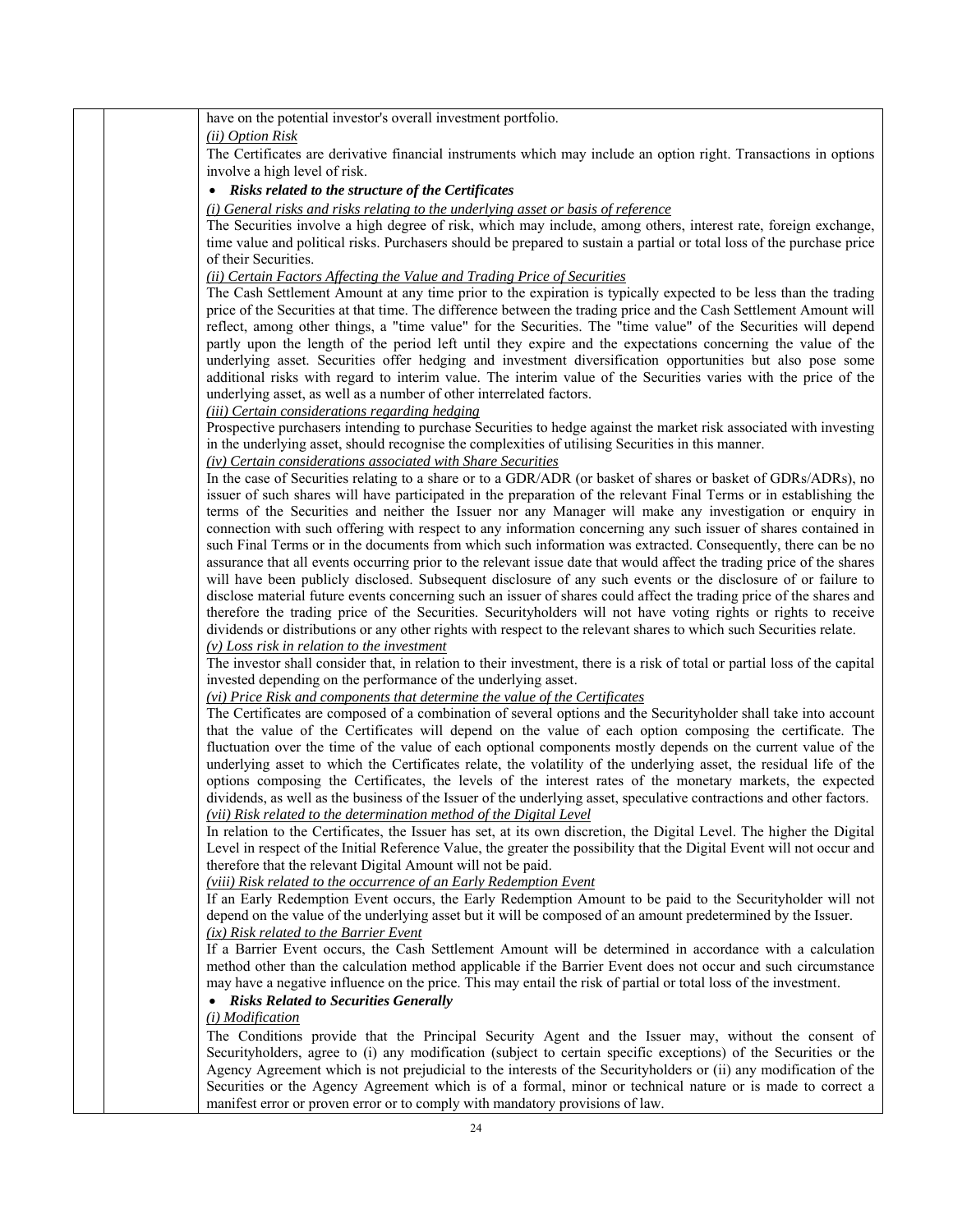| (ii) Expenses and Taxation                                                                                                                                                                                                                |
|-------------------------------------------------------------------------------------------------------------------------------------------------------------------------------------------------------------------------------------------|
| The Issuer shall not be liable for or otherwise obliged to pay any tax, duty, withholding or other payment which<br>may arise as a result of the ownership, transfer, exercise or enforcement of any Security by any person and all       |
| payments made by the Issuer shall be made subject to any such tax, duty, withholding or other payment which                                                                                                                               |
| may be required to be made, paid, withheld or deducted.                                                                                                                                                                                   |
| (iii) U.S. Foreign Account Tax Compliance Withholding                                                                                                                                                                                     |
| The Issuer and other financial institutions through which payments on the Securities are made may be required to                                                                                                                          |
| withhold U.S. tax at a rate of 30 per cent. on all, or a portion of, "foreign passthru payments" (a term not yet                                                                                                                          |
| defined) made after 31 December 2018 or, if later, the date of publication of final U.S. Treasury Regulations                                                                                                                             |
| defining the term "foreign passthru payment". This withholding would potentially apply to payments in respect of                                                                                                                          |
| (i) any Securities characterised as debt (or which are not otherwise characterised as equity and have a fixed term)<br>for U.S. federal tax purposes that are issued after the "grandfathering date" which (A) with respect to Securities |
| that give rise solely to foreign passthru payments, is the date that is six months after the date on which final U.S.                                                                                                                     |
| Treasury Regulations defining the term foreign passthru payment are filed with the Federal Register, and (B) with                                                                                                                         |
| respect to Securities that give rise to a dividend equivalent pursuant to Section 871(m) of the U.S. Code as                                                                                                                              |
| discussed below (and therefore do not give rise to foreign passthru payments), is the date that is six months after                                                                                                                       |
| the date on which obligations of their type are first treated as giving rise to dividend equivalents, or in either case                                                                                                                   |
| are issued on or before the grandfathering date and are materially modified thereafter, and (ii) any Securities<br>characterised as equity or which do not have a fixed term for U.S. federal tax purposes, whenever issued. If           |
| Securities are issued on or before the grandfathering date, and additional Securities of the same series are issued                                                                                                                       |
| after that date, the additional Securities may not be treated as grandfathered, which may have negative                                                                                                                                   |
| consequences for the existing Securities, including a negative impact on market price.                                                                                                                                                    |
| While the Securities are in global form and held within the clearing systems, it is not expected that FATCA will                                                                                                                          |
| affect the amount of any payment received by the clearing systems. However, FATCA may affect payments                                                                                                                                     |
| made to custodians or intermediaries in the subsequent payment chain leading to the ultimate investor if any such<br>custodian or intermediary generally is unable to receive payments free of FATCA withholding. FATCA also may          |
| affect payment to any ultimate investor that is a financial institution that is not entitled to receive payments free                                                                                                                     |
| of withholding under FATCA, or an ultimate investor that fails to provide its broker (or other custodian or                                                                                                                               |
| intermediary from which it receives payment) with any information, forms, other documentation or consents that                                                                                                                            |
| may be necessary for the payments to be made free of FATCA withholding. Investors should choose the                                                                                                                                       |
| custodians or intermediaries with care (to ensure each is compliant with FATCA or other laws or agreements<br>related to FATCA) and provide each custodian or intermediary with any information, forms, other documentation               |
| or consents that may be necessary for such custodian or intermediary to make a payment free of FATCA                                                                                                                                      |
| withholding. The Issuer's obligations under the Securities are discharged once it has paid the common depositary                                                                                                                          |
| for the clearing systems (as bearer or registered holder of the Securities) and the Issuer has therefore no                                                                                                                               |
| responsibility for any amount thereafter transmitted through hands of the clearing systems and custodians or                                                                                                                              |
| intermediaries. The documentation expressly contemplates the possibility that the Securities may go into                                                                                                                                  |
| definitive form and therefore that they may be taken out of the clearing systems. If this were to happen, then a<br>non-FATCA compliant holder could be subject to FATCA withholding.                                                     |
| If an amount in respect of U.S. withholding tax were to be deducted or withheld from payments on the Securities,                                                                                                                          |
| neither the Issuer nor any paying agent nor any other person would, pursuant to the conditions of the Securities,                                                                                                                         |
| be required to pay additional amounts as a result of the deduction or withholding of such tax. As a result,                                                                                                                               |
| investors may receive a lesser amount than expected. Holders of Securities should consult their own tax advisers                                                                                                                          |
| for a more detailed explanation of FATCA and how FATCA may apply to payments they receive under the<br>Securities.                                                                                                                        |
| FATCA is particularly complex and its application to the Issuer, the Securities, and investors in the Securities are                                                                                                                      |
| uncertain at this time. The application of FATCA to "foreign passthough payments" on the Securities or to                                                                                                                                 |
| Securities issued or materially modified after the grandfathering date may be addressed in the relevant Final                                                                                                                             |
| Terms or a supplement to the Base Prospectus, as applicable.                                                                                                                                                                              |
| On 10 January 2014, representatives of the Governments of Italy and the United States signed an                                                                                                                                           |
| intergovernmental agreement to implement FATCA in Italy (the "IGA"). The FATCA agreement between Italy<br>and the United States entered into force on 1st July 2014. The IGA ratification law entered into force on 8 July                |
| 2015 (Law No. 95 dated 18 June 2015, published in the Official Gazette – general series No. 155, on 7 July                                                                                                                                |
| 2015). Under these rules, the Issuer, as a reporting financial institution, will be required to collect and report                                                                                                                        |
| certain information in respect of its account holders and investors to the Italian tax authorities, which would                                                                                                                           |
| automatically exchange such information periodically with the U.S. Internal Revenue Service. Please consider                                                                                                                              |
| that if the Issuer or any other relevant withholding agent determines that withholding is required, neither the                                                                                                                           |
| Issuer nor any withholding agent will be required to pay any additional amounts with respect to amounts so<br>withheld.                                                                                                                   |
|                                                                                                                                                                                                                                           |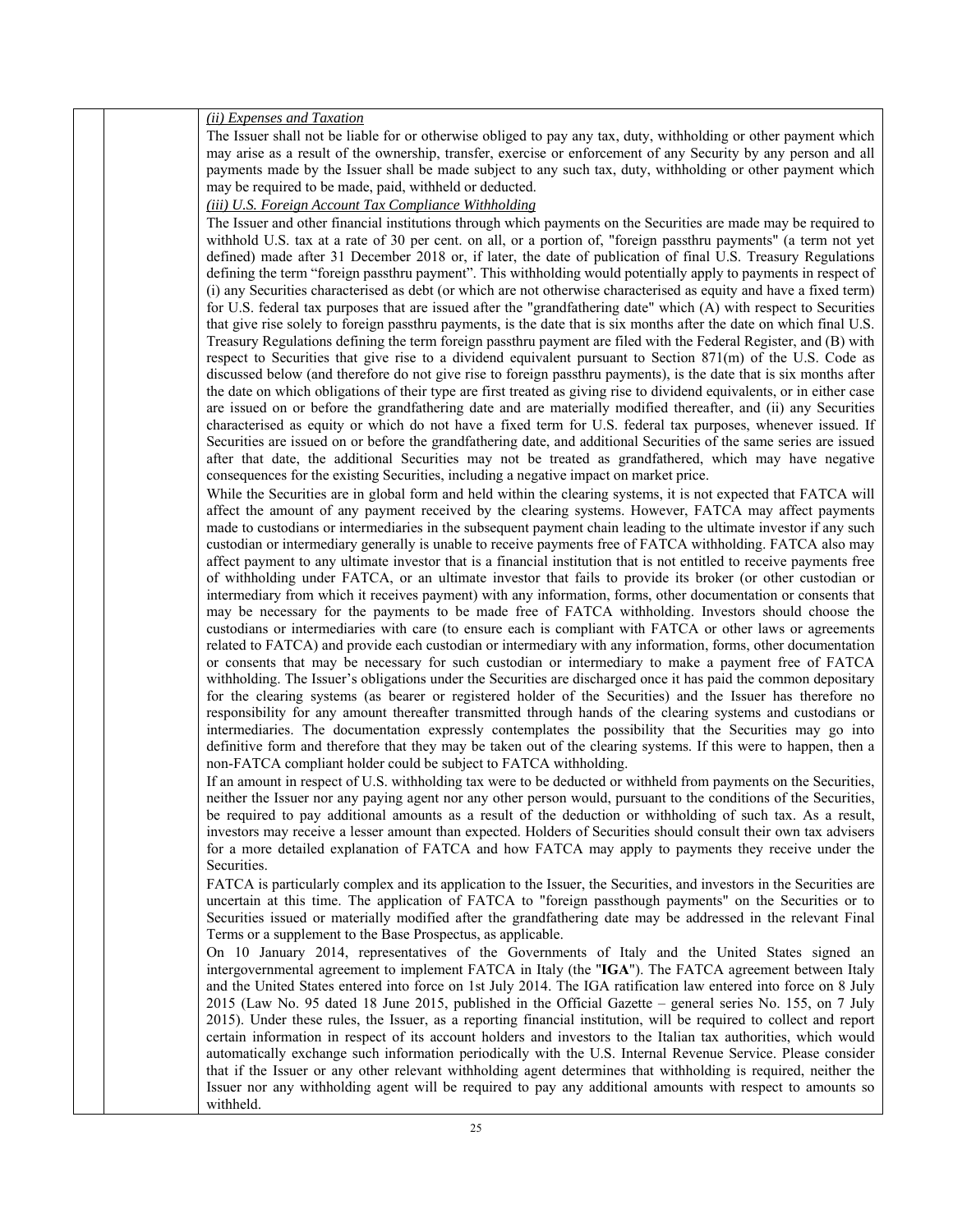| (iv) U.S. Dividend Equivalent Payments                                                                                                                                                                                                                                                                                                                                                                                                                                                                                                                                                                                                                                                                                                                                                                                                                                                                                                                                                                                                                                                                                                                                                                                                                                                                                                                                                                                                                                                                                                                                                                                                                                                                                                                                                                                                                                                                                                                                                                                                                                                                                                                                                                                                                                                                                                                                                                                                                                                                                                                                                                                                                                                                                                 |
|----------------------------------------------------------------------------------------------------------------------------------------------------------------------------------------------------------------------------------------------------------------------------------------------------------------------------------------------------------------------------------------------------------------------------------------------------------------------------------------------------------------------------------------------------------------------------------------------------------------------------------------------------------------------------------------------------------------------------------------------------------------------------------------------------------------------------------------------------------------------------------------------------------------------------------------------------------------------------------------------------------------------------------------------------------------------------------------------------------------------------------------------------------------------------------------------------------------------------------------------------------------------------------------------------------------------------------------------------------------------------------------------------------------------------------------------------------------------------------------------------------------------------------------------------------------------------------------------------------------------------------------------------------------------------------------------------------------------------------------------------------------------------------------------------------------------------------------------------------------------------------------------------------------------------------------------------------------------------------------------------------------------------------------------------------------------------------------------------------------------------------------------------------------------------------------------------------------------------------------------------------------------------------------------------------------------------------------------------------------------------------------------------------------------------------------------------------------------------------------------------------------------------------------------------------------------------------------------------------------------------------------------------------------------------------------------------------------------------------------|
| U.S. Treasury Regulations under Section $871(m)$ of the Code imposing a withholding tax on certain "dividend"<br>equivalents" under certain "equity linked instruments" exclude from their scope instruments issued before<br>calendar year 2019 that do not have a "delta of one" with respect to underlying securities that could pay U.S.-<br>source dividends for U.S. federal income tax purposes (each an "Underlying Security"). Specifically, and<br>subject to a pre-2019 exemption described below, Section $871(m)$ of the Code will apply to a financial instrument<br>if it meets either (i) a "delta" test, if it is a "simple" contract, or (ii) a "substantial equivalence" test, if it is a<br>"complex" contract. Section 871(m) of the Code provides certain exceptions to this withholding regime, in<br>particular for instruments linked to certain broad-based indices that meet requirements set forth in the applicable<br>Treasury regulations, as well as instruments that track such indices. Section 871(m) of the Code generally<br>imposes a 30% withholding tax on dividend equivalents paid or deemed paid to non-U.S. holders with respect to<br>certain financial instruments linked to U.S. equities or indices that include U.S. equities (such equities and<br>indices, "U.S. Underlying Equities"), but equity-linked instruments issued before calendar year 2019 will be<br>exempt unless they have a "delta" of one (meaning that the fair market value of the equity-linked instrument must<br>replicate changes to the value of the U.S. Underlying Equities exactly) and are "simple" financial instrument. If<br>the terms of a financial instrument issued before calendar year 2019 (that is exempt from withholding under<br>Section 871(m) of the Code) are "significantly modified" sometime after calendar year 2018 such that the<br>financial instrument is treated as retired and reissued for U.S. federal income tax purposes, it will lose this<br>exemption. Withholding in respect of dividend equivalents will generally be required when cash payments are<br>made on a Specified Security or upon the date of maturity, lapse or other disposition by the non-U.S. holder of<br>the Specified Security. If U.S. Underlying Equities are expected to pay dividends during the term of the Specified<br>Security, withholding generally will still be required even if the Specified Security does not provide for payments<br>explicitly linked to dividends. If the Issuer or any other relevant withholding agent determines that withholding is<br>required, neither the Issuer nor any withholding agent will be required to pay any additional amounts with respect |
| to amounts so withheld.                                                                                                                                                                                                                                                                                                                                                                                                                                                                                                                                                                                                                                                                                                                                                                                                                                                                                                                                                                                                                                                                                                                                                                                                                                                                                                                                                                                                                                                                                                                                                                                                                                                                                                                                                                                                                                                                                                                                                                                                                                                                                                                                                                                                                                                                                                                                                                                                                                                                                                                                                                                                                                                                                                                |
| Section 871(m) of the Code is complex and its application may depend on your particular circumstances,<br>including whether you enter into other transactions with respect to an Underlying Security. You should consult<br>your tax advisor regarding the potential application of Section $871(m)$ of the Code to the Securities.                                                                                                                                                                                                                                                                                                                                                                                                                                                                                                                                                                                                                                                                                                                                                                                                                                                                                                                                                                                                                                                                                                                                                                                                                                                                                                                                                                                                                                                                                                                                                                                                                                                                                                                                                                                                                                                                                                                                                                                                                                                                                                                                                                                                                                                                                                                                                                                                    |
| $(v)$ Other taxation considerations<br>It is not possible to predict whether the taxation regime applicable to Securities on the date of purchase or<br>subscription will be amended during the term of the Securities.                                                                                                                                                                                                                                                                                                                                                                                                                                                                                                                                                                                                                                                                                                                                                                                                                                                                                                                                                                                                                                                                                                                                                                                                                                                                                                                                                                                                                                                                                                                                                                                                                                                                                                                                                                                                                                                                                                                                                                                                                                                                                                                                                                                                                                                                                                                                                                                                                                                                                                                |
| (vi) Illegality and Cancellation                                                                                                                                                                                                                                                                                                                                                                                                                                                                                                                                                                                                                                                                                                                                                                                                                                                                                                                                                                                                                                                                                                                                                                                                                                                                                                                                                                                                                                                                                                                                                                                                                                                                                                                                                                                                                                                                                                                                                                                                                                                                                                                                                                                                                                                                                                                                                                                                                                                                                                                                                                                                                                                                                                       |
| If the Issuer determines that its performance under any Securities has, or that any arrangements made to hedge the<br>Issuer's obligations under any Securities have, become (i) illegal, in whole or in part for any reason, or (ii) by<br>reason of a force majeure event (such as an act of God, fire, flood, severe weather conditions, or a labour dispute<br>or shortage) or an act of state, impossible or impracticable, the Issuer may cancel the Securities. If the Issuer<br>cancels the Securities, it will pay the holder of each Security an amount equal to the fair market value of such<br>Security.                                                                                                                                                                                                                                                                                                                                                                                                                                                                                                                                                                                                                                                                                                                                                                                                                                                                                                                                                                                                                                                                                                                                                                                                                                                                                                                                                                                                                                                                                                                                                                                                                                                                                                                                                                                                                                                                                                                                                                                                                                                                                                                  |
| <i>(vii)</i> Hedging Disruption                                                                                                                                                                                                                                                                                                                                                                                                                                                                                                                                                                                                                                                                                                                                                                                                                                                                                                                                                                                                                                                                                                                                                                                                                                                                                                                                                                                                                                                                                                                                                                                                                                                                                                                                                                                                                                                                                                                                                                                                                                                                                                                                                                                                                                                                                                                                                                                                                                                                                                                                                                                                                                                                                                        |
| In connection with the offering of the Securities, the Issuer or its affiliates may enter into one or more hedging<br>transaction(s) with respect to an Underlying or related derivatives, which may affect the market price, liquidity or<br>value of the Securities.                                                                                                                                                                                                                                                                                                                                                                                                                                                                                                                                                                                                                                                                                                                                                                                                                                                                                                                                                                                                                                                                                                                                                                                                                                                                                                                                                                                                                                                                                                                                                                                                                                                                                                                                                                                                                                                                                                                                                                                                                                                                                                                                                                                                                                                                                                                                                                                                                                                                 |
| In case of the occurrence of an Hedging Disruption the Calculation Agent may consider such event as an Early<br>Redemption Event and the Issuer shall terminate its obligations under the Securities and shall pay or cause to be<br>paid an amount on the basis of the fair market value of the Securities (the bid-value in case of Italian Traded<br>Securities).                                                                                                                                                                                                                                                                                                                                                                                                                                                                                                                                                                                                                                                                                                                                                                                                                                                                                                                                                                                                                                                                                                                                                                                                                                                                                                                                                                                                                                                                                                                                                                                                                                                                                                                                                                                                                                                                                                                                                                                                                                                                                                                                                                                                                                                                                                                                                                   |
| (viii) Change of law                                                                                                                                                                                                                                                                                                                                                                                                                                                                                                                                                                                                                                                                                                                                                                                                                                                                                                                                                                                                                                                                                                                                                                                                                                                                                                                                                                                                                                                                                                                                                                                                                                                                                                                                                                                                                                                                                                                                                                                                                                                                                                                                                                                                                                                                                                                                                                                                                                                                                                                                                                                                                                                                                                                   |
| No assurance can be given as to the impact of any possible judicial decision or change to English law or<br>administrative practice after the date of this Base Prospectus.<br>(ix) Potential Conflicts of Interest                                                                                                                                                                                                                                                                                                                                                                                                                                                                                                                                                                                                                                                                                                                                                                                                                                                                                                                                                                                                                                                                                                                                                                                                                                                                                                                                                                                                                                                                                                                                                                                                                                                                                                                                                                                                                                                                                                                                                                                                                                                                                                                                                                                                                                                                                                                                                                                                                                                                                                                    |
| Some activities of the Issuer or any of its Affiliates could present certain conflicts of interest, influence the prices                                                                                                                                                                                                                                                                                                                                                                                                                                                                                                                                                                                                                                                                                                                                                                                                                                                                                                                                                                                                                                                                                                                                                                                                                                                                                                                                                                                                                                                                                                                                                                                                                                                                                                                                                                                                                                                                                                                                                                                                                                                                                                                                                                                                                                                                                                                                                                                                                                                                                                                                                                                                               |
| of such shares or other securities and adversely affect the value of such Securities.                                                                                                                                                                                                                                                                                                                                                                                                                                                                                                                                                                                                                                                                                                                                                                                                                                                                                                                                                                                                                                                                                                                                                                                                                                                                                                                                                                                                                                                                                                                                                                                                                                                                                                                                                                                                                                                                                                                                                                                                                                                                                                                                                                                                                                                                                                                                                                                                                                                                                                                                                                                                                                                  |
| (x) United Kingdom's exit from the European Union                                                                                                                                                                                                                                                                                                                                                                                                                                                                                                                                                                                                                                                                                                                                                                                                                                                                                                                                                                                                                                                                                                                                                                                                                                                                                                                                                                                                                                                                                                                                                                                                                                                                                                                                                                                                                                                                                                                                                                                                                                                                                                                                                                                                                                                                                                                                                                                                                                                                                                                                                                                                                                                                                      |
| On 23 June 2016, the United Kingdom ("UK") held a referendum on the UK's membership of the EU. The result<br>of the referendum's vote was to leave the EU, and the UK Government invoked article 50 of the Lisbon Treaty<br>relating to withdrawal on 29 March 2017. Under article 50, the Treaty on the European Union and the Treaty on<br>the Functioning of the European Union cease to apply in the relevant state from the date of entry into force of a                                                                                                                                                                                                                                                                                                                                                                                                                                                                                                                                                                                                                                                                                                                                                                                                                                                                                                                                                                                                                                                                                                                                                                                                                                                                                                                                                                                                                                                                                                                                                                                                                                                                                                                                                                                                                                                                                                                                                                                                                                                                                                                                                                                                                                                                         |
| withdrawal agreement or, failing that, two years after the notification of intention to withdraw, although this                                                                                                                                                                                                                                                                                                                                                                                                                                                                                                                                                                                                                                                                                                                                                                                                                                                                                                                                                                                                                                                                                                                                                                                                                                                                                                                                                                                                                                                                                                                                                                                                                                                                                                                                                                                                                                                                                                                                                                                                                                                                                                                                                                                                                                                                                                                                                                                                                                                                                                                                                                                                                        |
| 26                                                                                                                                                                                                                                                                                                                                                                                                                                                                                                                                                                                                                                                                                                                                                                                                                                                                                                                                                                                                                                                                                                                                                                                                                                                                                                                                                                                                                                                                                                                                                                                                                                                                                                                                                                                                                                                                                                                                                                                                                                                                                                                                                                                                                                                                                                                                                                                                                                                                                                                                                                                                                                                                                                                                     |
|                                                                                                                                                                                                                                                                                                                                                                                                                                                                                                                                                                                                                                                                                                                                                                                                                                                                                                                                                                                                                                                                                                                                                                                                                                                                                                                                                                                                                                                                                                                                                                                                                                                                                                                                                                                                                                                                                                                                                                                                                                                                                                                                                                                                                                                                                                                                                                                                                                                                                                                                                                                                                                                                                                                                        |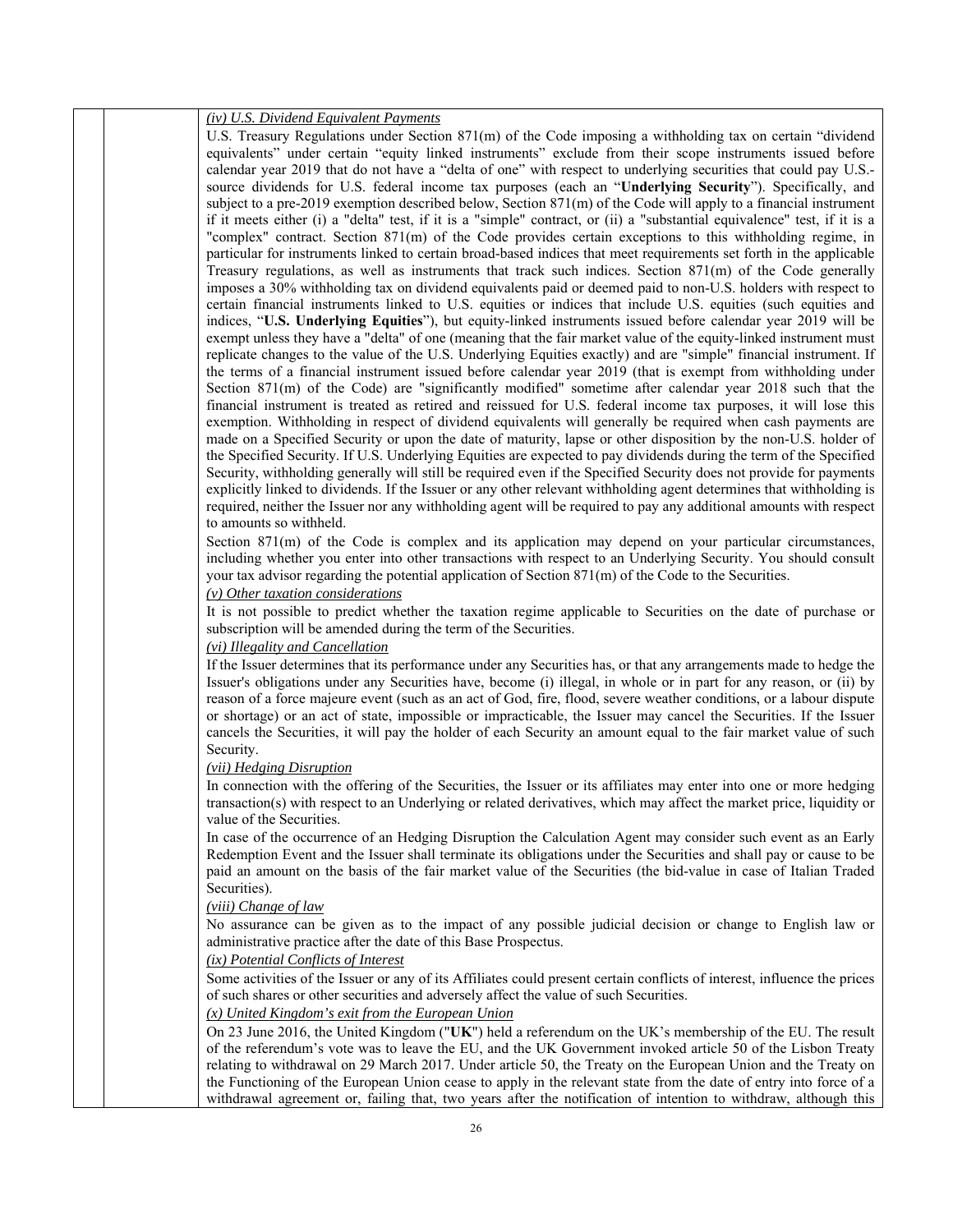|      |                                                           | period may be extended in certain circumstances.<br>There are a number of areas of uncertainty in connection with the future of the UK and its relationship with the<br>European Union and the negotiation of the UK's exit terms and related matters may take several years. Given this<br>uncertainty and the range of possible outcomes, it is not currently possible to determine the impact that the<br>referendum, the UK's departure from the European Union and/or any related matters may have on general<br>economic conditions in the UK and the European Union. It is also not possible to determine the impact that these<br>matters will have on the Issuer or any other party to the transaction documents, or on the regulatory position of<br>any such entity or of the transactions contemplated by the transaction documents under EU regulation or more<br>generally. |
|------|-----------------------------------------------------------|-------------------------------------------------------------------------------------------------------------------------------------------------------------------------------------------------------------------------------------------------------------------------------------------------------------------------------------------------------------------------------------------------------------------------------------------------------------------------------------------------------------------------------------------------------------------------------------------------------------------------------------------------------------------------------------------------------------------------------------------------------------------------------------------------------------------------------------------------------------------------------------------|
|      |                                                           | • Risks Related to the Market Generally                                                                                                                                                                                                                                                                                                                                                                                                                                                                                                                                                                                                                                                                                                                                                                                                                                                   |
|      |                                                           | (i) Impact of implicit fees on the Issue/Offer Price                                                                                                                                                                                                                                                                                                                                                                                                                                                                                                                                                                                                                                                                                                                                                                                                                                      |
|      |                                                           | Investors should note that implicit fees may be a component of the Issue/Offer Price of Securities, but such fees<br>will not be taken into account for the purposes of determining the price of the relevant Securities in the secondary<br>market.                                                                                                                                                                                                                                                                                                                                                                                                                                                                                                                                                                                                                                      |
|      |                                                           | (ii) Certain considerations associated with public offers of Securities<br>If Securities are distributed by means of a public offer, the Issuer may have the right to withdraw the offer, which<br>in such circumstances will be deemed to be null and void.                                                                                                                                                                                                                                                                                                                                                                                                                                                                                                                                                                                                                              |
|      |                                                           | (iii) Possible Illiquidity of the Securities in the Secondary Market                                                                                                                                                                                                                                                                                                                                                                                                                                                                                                                                                                                                                                                                                                                                                                                                                      |
|      |                                                           | If the Issuer does list or admit to trading an issue of Securities, there can be no assurance that at a later date, the<br>Securities will not be delisted or that trading on such exchange or market will not be suspended. In the event of a<br>delisting or suspension of listing or trading on a stock exchange or market, the Issuer will use its reasonable<br>efforts to list or admit to trading the Securities on another exchange or market. The Issuer or any of its Affiliates<br>may, but is not obliged to, at any time purchase Securities at any price in the open market or by tender or private<br>treaty. Any Securities so purchased may be held or resold or surrendered for cancellation. To the extent that an<br>issue of Securities becomes illiquid, an investor may have to wait until the Exercise Date to realise value.<br>(iv) Listing of Securities       |
|      |                                                           | In respect of Securities which are to be listed on a stock exchange, market or quotation system, the Issuer shall<br>use all reasonable endeavours to maintain such listing, provided that if it becomes impracticable or unduly<br>burdensome or unduly onerous to maintain such listing, then the Issuer may apply to delist the relevant Securities,<br>although in this case it will use all reasonable endeavours to obtain and maintain an alternative admission to<br>listing, trading and/or quotation by a stock exchange, market or quotation system within or outside the European<br>Union, as it may decide. If an alternative admission is not available or is, in the opinion of the Issuer,<br>impracticable or unduly burdensome, an alternative admission will not be obtained.                                                                                         |
|      |                                                           | $(v)$ Exchange rate risks and exchange controls<br>There are certain risks relating to currency conversions if an investor's financial activities are denominated<br>principally in a currency or currency unit other than the Settlement Currency. These include the risk that<br>exchange rates may significantly change and the risk that authorities with jurisdiction over the Investor's<br>Currency may impose or modify exchange controls.                                                                                                                                                                                                                                                                                                                                                                                                                                        |
|      |                                                           | • Legal Risks                                                                                                                                                                                                                                                                                                                                                                                                                                                                                                                                                                                                                                                                                                                                                                                                                                                                             |
|      |                                                           | (i) Legal investment considerations may restrict certain investments<br>Potential investors should consult with their own tax, legal, accounting and/or financial advisers before<br>considering investing in the Securities.                                                                                                                                                                                                                                                                                                                                                                                                                                                                                                                                                                                                                                                             |
|      |                                                           | ( <i>ii</i> ) No reliance<br>None of the Issuer, the Managers, if any, or any of their respective affiliates has or assumes responsibility for the<br>lawfulness of the acquisition of the Securities by a prospective purchaser of the Securities.                                                                                                                                                                                                                                                                                                                                                                                                                                                                                                                                                                                                                                       |
|      |                                                           | (iii) Disclaimers<br>Each type of structured Security will be issued subject to express disclaimers in respect of the risks involved in                                                                                                                                                                                                                                                                                                                                                                                                                                                                                                                                                                                                                                                                                                                                                   |
|      |                                                           | investing in such Securities.<br><b>Section E - OFFER</b>                                                                                                                                                                                                                                                                                                                                                                                                                                                                                                                                                                                                                                                                                                                                                                                                                                 |
|      |                                                           |                                                                                                                                                                                                                                                                                                                                                                                                                                                                                                                                                                                                                                                                                                                                                                                                                                                                                           |
| E.2b | <b>Reasons</b> for<br>the offer and<br>use of<br>proceeds | The Issuer intends to use the net proceeds from each issue of Certificates for general corporate purposes,<br>including making a profit. A substantial portion of the proceeds may be used to hedge market risks with respect<br>to the Certificates.                                                                                                                                                                                                                                                                                                                                                                                                                                                                                                                                                                                                                                     |
| E.3  | <b>Terms</b> and                                          | Public Offer Jurisdiction(s): Republic of Italy                                                                                                                                                                                                                                                                                                                                                                                                                                                                                                                                                                                                                                                                                                                                                                                                                                           |
|      | conditions of                                             | Maximum number of Securities offered: 300,000                                                                                                                                                                                                                                                                                                                                                                                                                                                                                                                                                                                                                                                                                                                                                                                                                                             |
|      | the offer                                                 | Offer Period: from 3 May 2019 to and including 29 May 2019 or, in respect of sales by means of financial                                                                                                                                                                                                                                                                                                                                                                                                                                                                                                                                                                                                                                                                                                                                                                                  |
|      |                                                           | advisors authorised to make off-premises offers (consulenti finanziari abilitati all'offerta fuori sede) only, to and                                                                                                                                                                                                                                                                                                                                                                                                                                                                                                                                                                                                                                                                                                                                                                     |